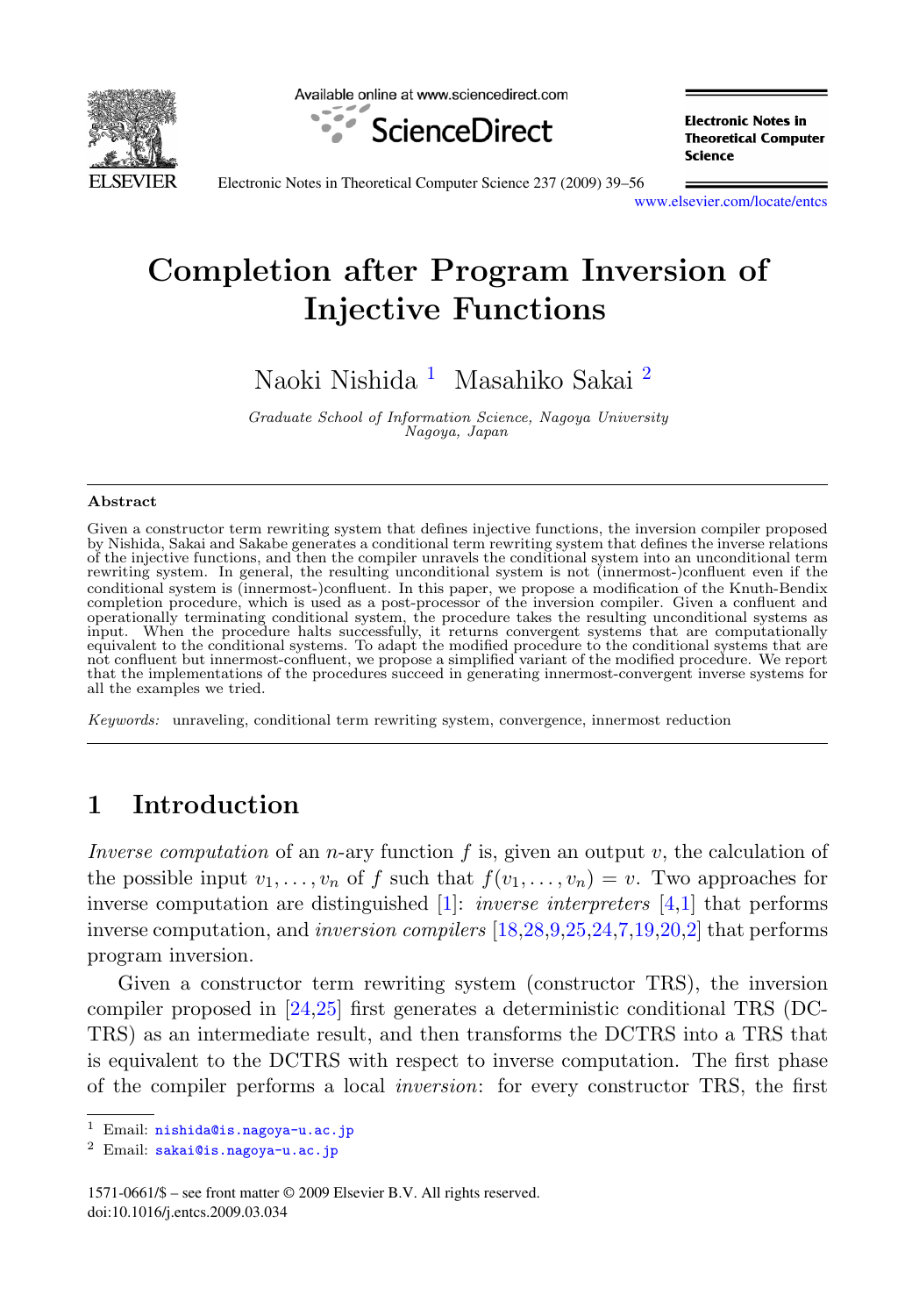

Fig. 1. Overview of the partial inversion with completion.

phase generates a DCTRS, called an inverse system, which represents the complete inverse relation for the reduction relation of the constructor TRS. The second phase employs (a variant of) Ohlebusch's *unraveling* [\[26\]](#page-17-0). *Unravelings* are transformations based on Marchiori's approach [\[15\]](#page-16-0) that transform DCTRSs into TRSs.

Unfortunately, the compiler cannot always generate TRSs that are computationally equivalent to the corresponding DCTRSs due to a characteristic of unravelings [\[15,](#page-16-0)[27,30,22\]](#page-17-0). The characteristic is that the unraveled TRSs of DCTRSs may have unexpected normal forms that represent dead ends of wrong choices at branches of evaluating conditional parts of the DCTRSs (see the example  $\mathcal{I}nv(R_1)$  shown later in this section). These wrong choices are captured by critical pairs of the unraveled TRSs, each of which originates from two (conditional) rewrite rules corresponding to the 'correct' and 'wrong' choices. Note that any rules looking like 'wrong choice' must be necessary elsewhere, and that it is decidable whether or not a normal form is expected: a normal form of the unraveled TRSs is an unexpected one if it contains an extra defined symbol introduced by the unraveling.

In program inversion by the inversion compiler [\[25,24\]](#page-17-0), this problem arises even if all functions defined in the given constructor TRSs are injective. For this reason, the resulting TRSs do not define functions and thus the inversion compiler is less applicable to injective functions in practical functional programming languages it is easy to translate functional programs into constructor TRSs, but difficult to translate the resulting TRSs of the compiler back into functional programs.

In this paper, we propose a modification of the Knuth-Bendix completion procedure in order to transform the unraveled TRSs of confluent and operationally terminating DCTRSs into convergent (and possibly non-overlapping) TRSs that are computationally equivalent to the DCTRSs. Unfortunately, the procedure does not always halt just as in the case of the ordinary completion procedure. However, if the procedure halts successfully and the resulting convergent TRSs are non-overlapping, then the resulting systems can be translated back into functional programs due to the non-overlapping property. When all functions defined in the input TRSs are injective, we take the modified completion procedure as a post-processor into the inversion compiler (Fig. 1 and Section [5\)](#page-11-0). Through this approach, we show that unravelings are useful not only in analyzing properties of DCTRSs [\[15](#page-16-0)[,27\]](#page-17-0) but also in generating programs that can be used for computation instead of the corresponding original programs, such as program inversion of functional programs.

Consider the following functional program written in Standard ML where  $Snoc(xs, y)$  produces the list obtained from xs by adding y as the last element: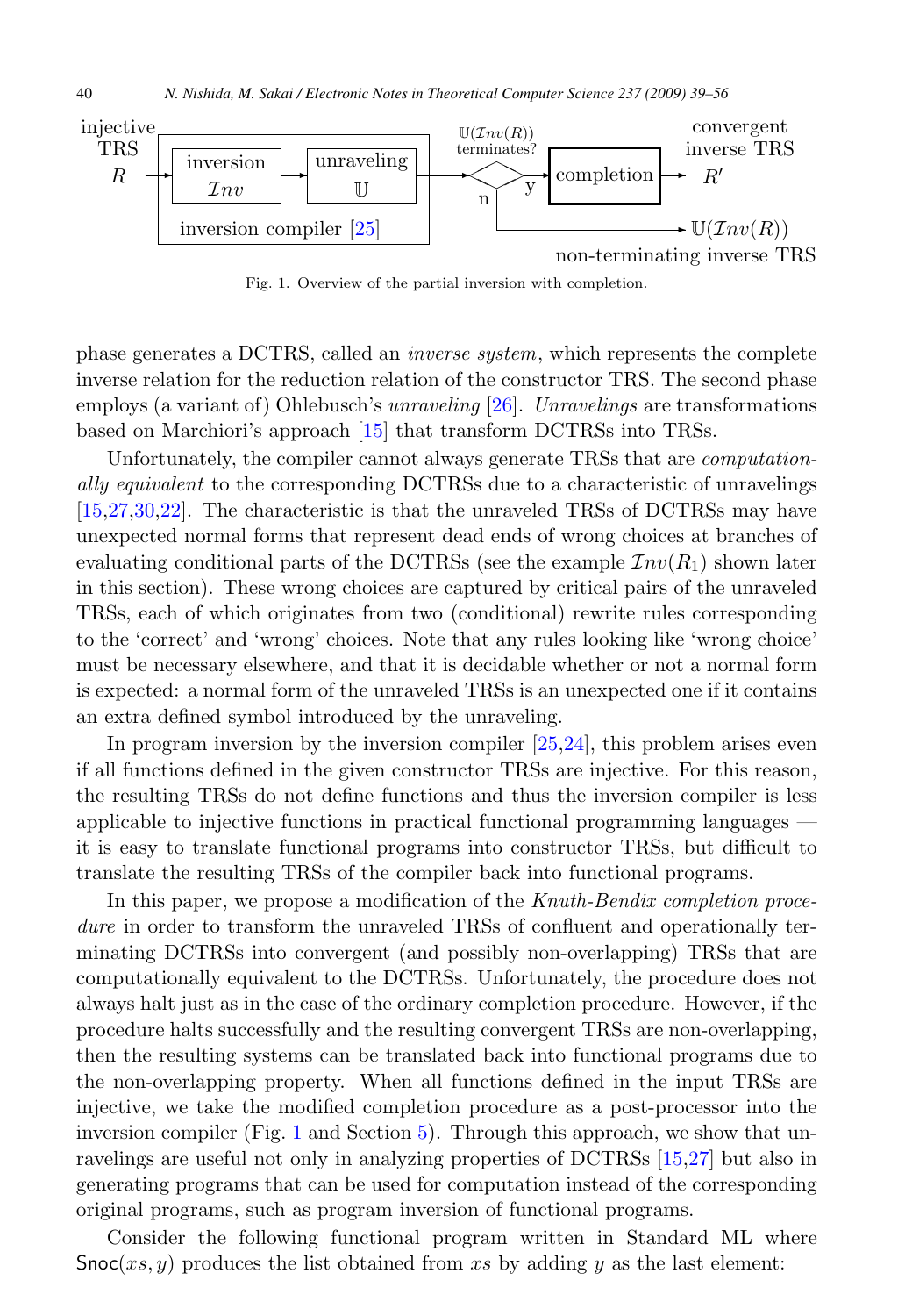fun Snoc $($   $[]$  ,  $y$   $) = [y]$ | Snoc( $x::xs, y$ ) =  $x ::$  Snoc( $xs, y$ );

We can easily translate the above program into the following constructor TRS:

 $R_1 = \{ \text{Snoc}(\text{nil}, y) \rightarrow [y], \text{Snoc}(x::xs, y) \rightarrow x::\text{Snoc}(xs, y) \}$ 

where nil and :: are list constructors as usual,  $[t_1, t_2, \ldots, t_n]$  abbreviates the list  $t_1$ ::  $(t_2$ ::  $\cdots$ ::  $(t_n$ :: nil) $\cdots$ ). The compiler inverts  $R_1$  into the following DCTRS in the first phase: <sup>3</sup>

$$
\mathcal{I}nv(R_1) = \begin{cases} \text{InvSnoc}([y]) \to \langle \text{nil}, y \rangle \\ \text{InvSnoc}(x::ys) \to \langle x::xs, y \rangle \Leftarrow \text{InvSnoc}(ys) \to \langle xs, y \rangle \end{cases}
$$

where each tuple of n terms  $t_1, \ldots, t_n$  is denoted by  $\langle t_1, \ldots, t_n \rangle$  that can be represented as terms by introducing an  $n$ -ary constructor. The compiler unravels the DCTRS  $Inv(R_1)$  into the following TRS in the second phase:

$$
\mathbb{U}(\mathcal{I}nv(R_1)) = \begin{Bmatrix} \mathsf{InvSnoc}([y]) \to \langle \mathsf{nil}, y \rangle, \\ \mathsf{InvSnoc}(x::ys) \to U_1(\mathsf{InvSnoc}(ys), x, ys), \\ U_1(\langle xs, y \rangle, x, ys) \to \langle x::xs, y \rangle \end{Bmatrix}
$$

The introduced symbol  $U_1$  is used for evaluating the conditional part  $InvSnoc(ys) \rightarrow (xs, y)$  of the second rule in  $Inv(R_1)$ . The term  $Snoc([a, b], c)$  has a  $(x, y)$  of the second rule in  $Inv(R_1)$ . The term  $Snoc([a, b], c)$  has a<br>unique normal form [a, b, c] but  $InvSnoc([a, b])$  has two normal forms: unique normal form  $[a, b, c]$  but  $InvSnoc([a, b, c])$  has two normal forms: a<br>solution  $([a, b], c)$  of inverse computation and an unexpected normal form solution  $\langle [a, b], c \rangle$  of inverse computation and an unexpected normal form  $U_1(U_1(U_1(\text{Inv}Snoc(ni), c, nil), b, [c]), a, [b, c]).$  The restricted inversion compiler in [\[2\]](#page-16-0) for generating non-overlapping systems is not applicable to this case because  $R_1$ is out of its scope. In this example, it appears to be easy to translate from the TRS  $\mathbb{U}(Inv(R_1))$  or the CTRS  $Inv(R_1)$  into a functional program because we can easily determine an appropriate priority of rules, for instance, the common first rule  $InvSnoc[y] \rightarrow \langle nil, y \rangle$  may have the highest priority. However, such a translation based on priorities of rules is difficult in general because we cannot decide which rules have priority of the application to terms. On the other hand, it is probably impossible that one transforms input systems into equivalent systems from which the compiler generates the inverse systems without overlapping.

To avoid this problem, it has been shown in [\[22\]](#page-17-0) that the transformation in [\[30\]](#page-17-0) is suitable as the second phase of the compiler, in the sense of producing convergent systems. However, the generated systems contain some special symbols and overlapping rules. For this reason, it is difficult to translate the convergent but overlapping TRS into a functional program (see Section [6\)](#page-14-0).

Roughly speaking, non-confluence of  $\mathbb{U}(\mathcal{I}nv(R_1))$  comes from the critical pair  $(\langle \text{nil}, x \rangle, U_1(\text{InvSnocnil}), x, \text{nil})$  between the first and second rules in  $\mathbb{U}(\mathcal{I}nv(R_1)).$ In this case, the application of the first rule is 'correct' and that of the second

<sup>&</sup>lt;sup>3</sup> To simplify discussions, we omit describing special rules in the form of  $\text{InvF}(F(x_1,...,x_n)) \to (x_1,...,x_n)$  [25,24] because they are meaningless for inverse computation in dealing with functional programs on call-[\[25,24\]](#page-17-0) because they are meaningless for inverse computation in dealing with functional programs on call- by-value interpretation. The special rules are necessary only for inverse computation of normalizing computation in term rewriting.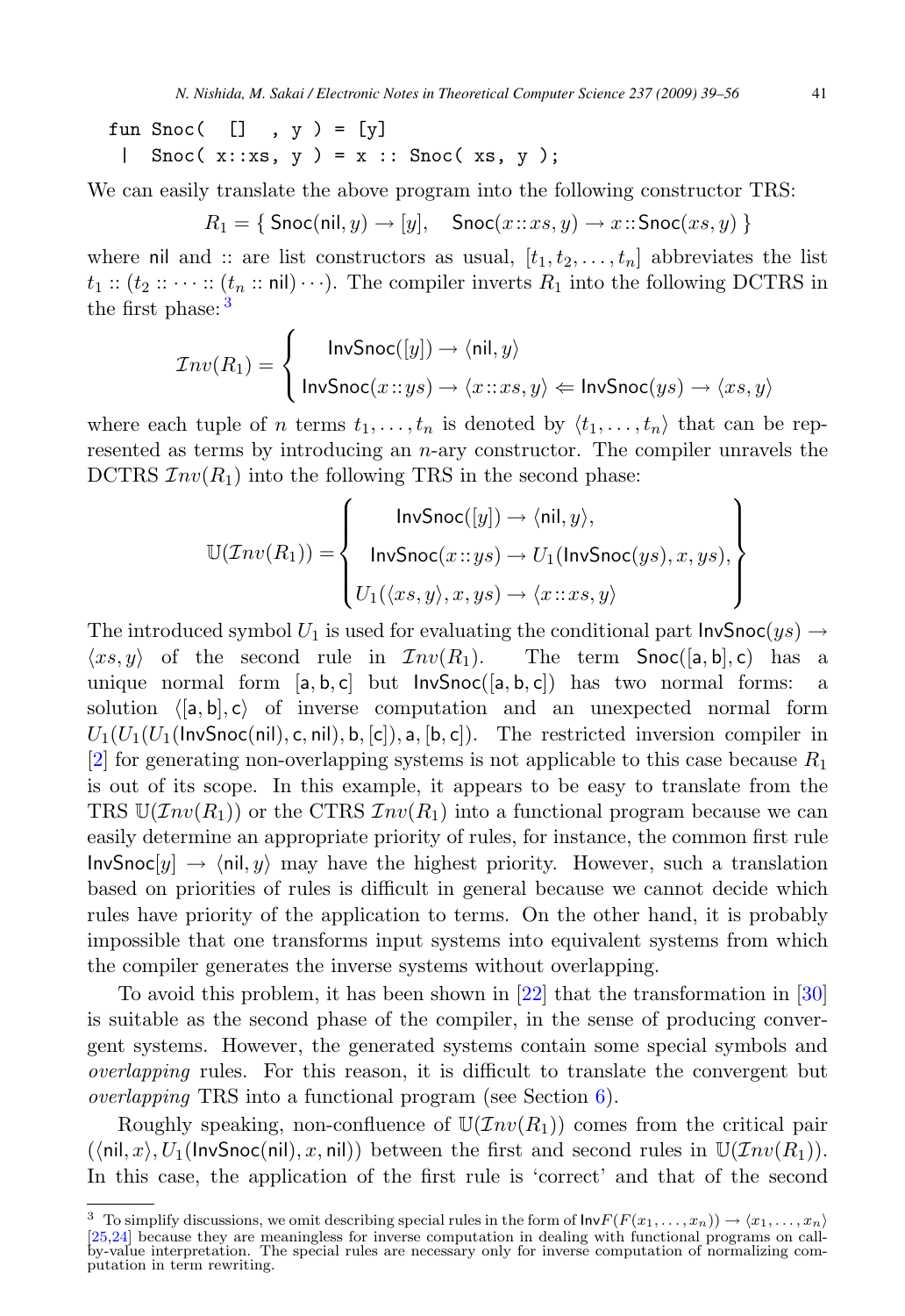is 'wrong', that is,  $\langle \text{nil}, x \rangle$  is the expected result and  $U_1(\text{InvSnoc}(nil), x, nil)$  is the unexpected recursive call of  $U_1$  containing the dead end  $InvSnoc(nil)$ . From this observation, by adding the rule  $U_1(\text{InvSnoc}(\text{nil}), x, \text{nil}) \to \langle \text{nil}, x \rangle$ , the unexpected normal form of  $InvSnoc([a, b, c])$  can be reduced to the solution. This added rule provides a path from the wrong branch of inverse computation back to the correct branch. Due to this rule, the new TRS is confluent. This process just corresponds to the behavior of completion. Therefore, completion is expected to solve the nonconfluence of TRSs obtained by the inversion compiler.

In Section [3,](#page-5-0) we propose a notion of *operationally innermost reduction* of DC-TRSs that corresponds to call-by-value interpretation of functional programs, and we show that *simulation-completeness* with respect to innermost reduction is preserved by Ohlebusch's unraveling if the DCTRSs are restricted to functional programs having let-like structures.

In Section [4,](#page-8-0) we propose a modification of the Knuth-Bendix completion procedure, by adding a side condition to the orientation phase. Given a confluent and operationally terminating DCTRS, the modified completion procedure takes the unraveled TRSs as input. When the procedure halts successfully, it returns a convergent TRS that is computationally equivalent to the DCTRS. To obtain innermost-convergent TRSs from the unraveled TRSs of operationally terminating DCTRSs that are not confluent but innermost-confluent, we simplify the modified completion procedure by prohibiting the modified procedure to use two basic functions (composition and simplification), and by giving an additional side condition to the orientation phase. The additional condition restricts orientable equations to equations that are oriented without overlaps with other rewrite rules.

In Section [5,](#page-11-0) we first show a sufficient condition of constructor TRSs from which the inversion compiler generates (innermost-)convergent DCTRSs. Next, we describe an implementation of the modified completion procedure, and the experiments for the unraveled TRSs of DCTRSs obtained by the inversion compiler [\[24\]](#page-17-0) from injective functions shown by Kawabe et al. [\[9\]](#page-16-0). Finally, we illustrate an informal translation of the *non-overlapping* TRSs obtained by the procedure back into functional programs.

In this paper, we do not consider sorts. However, the framework in this paper can be extended to many-sorted systems as usual. All proofs can be found in the full version of this paper [\[21\]](#page-17-0).

## **2 Preliminaries**

Here, we will review the following basic notations of term rewriting [\[3](#page-16-0)[,27\]](#page-17-0).

Throughout this paper, we use  $V$  as a countably infinite set of *variables*. The set of all terms over a *signature* F and V is denoted by  $T(F, V)$ . The set of all variables appearing in the terms  $t_1,\ldots,t_n$  is represented by  $\mathcal{V}ar(t_1,\ldots,t_n)$ . The *identity* of terms s and t is denoted by  $s \equiv t$ . For a term t and a position p of t, the notation  $t|_p$  represents the subterm of t at p. The function symbol at the root position  $\varepsilon$  of t is denoted by root(t). The notation  $C[t_1,\ldots,t_n]_{p_1,\ldots,p_n}$  represents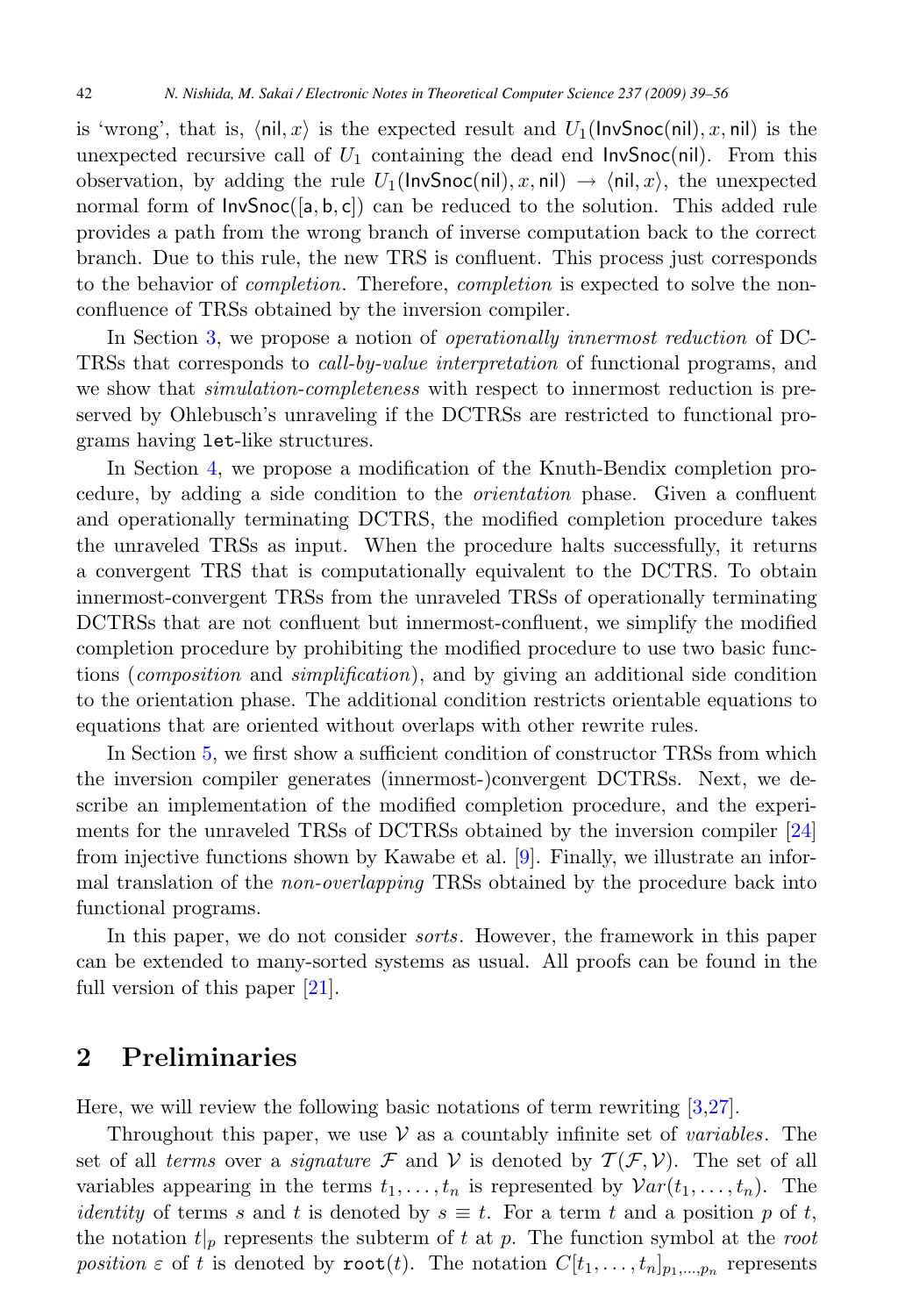the term obtained by replacing each  $\Box$  at position  $p_i$  of an n-hole context  $C[\ ]$  with term t for  $1 \leq i \leq n$ . The domain and range of a substitution  $\sigma$  are denoted by term  $t_i$  for  $1 \leq i \leq n$ . The *domain* and *range* of a *substitution*  $\sigma$  are denoted by  $\mathcal{D}om(\sigma)$  and  $\mathcal{R}an(\sigma)$ , respectively, and the application  $\sigma(t)$  of  $\sigma$  to t is abbreviated to t $\sigma$ . The composition  $\sigma\theta$  of substitutions  $\sigma$  and  $\theta$  is defined as  $\sigma\theta(x) = \theta(\sigma(x))$ . Given terms s and t, we write  $s \supsetneq t$  if there are some  $C[\ ]$  and  $\theta$  such that  $s \equiv C[t\theta]$ .

An *(oriented)* conditional rewrite rule over  $\mathcal F$  is a triple  $(l, r, c)$ , denoted by  $l \to r \Leftarrow c$ , such that l is a non-variable term in  $\mathcal{T}(\mathcal{F}, \mathcal{V})$ , r is a term in  $\mathcal{T}(\mathcal{F}, \mathcal{V})$ , and c is of the form of  $s_1 \to t_1 \land \cdots \land s_n \to t_n$   $(n \geq 0)$  with terms  $s_i$  and  $t_i$ in  $\mathcal{T}(\mathcal{F}, \mathcal{V})$ . In particular, the conditional rewrite rule  $l \to r \Leftarrow c$  is said to be an *(unconditional) rewrite rule* if  $n = 0$ , and we may abbreviate it to  $l \rightarrow r$ . We sometimes attach a unique label  $\rho$  to a rule  $l \to r \Leftarrow c$  by denoting  $\rho: l \to r \Leftarrow c$ , and we use the label to refer to the rule. An (oriented) conditional rewriting system (CTRS, for short) R over a signature  $\mathcal F$  is a finite set of conditional rewrite rules over  $F$ . Note that R is a TRS if all rules in R are unconditional. The rewrite *relation* of R is denoted by  $\rightarrow_R$ . To specify the applied position p and rule  $\rho$ , we write  $\rightarrow_R^p$  or  $\rightarrow_R^{[p,\rho]}$ . We write  $\rightarrow_R^{\varepsilon<}$  if p is not the root position  $\varepsilon$ . A conditional rewrite rule  $\rho: I \to r \Leftrightarrow \varepsilon_1 \to t_1$ , is called deterministic if  $Var(r) \subset$ rewrite rule  $\rho: l \to r \Leftrightarrow s_1 \to t_1 \cdots s_k \to t_k$  is called *deterministic* if  $Var(r) \subseteq$  $Var(l, t_1,...,t_k)$  and  $Var(s_i) \subseteq Var(l, t_1,...,t_{i-1})$  for  $1 \leq i \leq k$ . The CTRS R is called a *deterministic CTRS* (DCTRS, for short) if all rules in  $R$  are deterministic. A notion of operational termination of DCTRSs is defined via the absence of infinite well-formed proof trees in some inference system  $[14]$ : a CTRS R is *operationally* terminating (OP-SN, for short) if for any terms s and t, any proof tree attempting to prove that  $s \stackrel{*}{\longrightarrow}_R t$  cannot be infinite.

Let  $\rightarrow$  be a reduction over terms in  $\mathcal{T}(\mathcal{F}, \mathcal{V})$ . Then, the set of normal forms with respect to  $\rightarrow$  is denoted by  $NF_{\rightarrow}(\mathcal{F}, \mathcal{V})$ . The binary relation  $\stackrel{*}{\rightarrow}^!$  is defined as  $\{ (s,t) \mid s \stackrel{*}{\rightarrow} t, t \in NF \rightarrow (\mathcal{F}, \mathcal{V}) \}.$ <br>
Let  $P$  be a CTBS over  $\mathcal{F}$ .

Let R be a CTRS over F. The sets  $\mathcal{D}_R$  and  $\mathcal{C}_R$  of all defined symbols and all constructors of R are defined as  $\mathcal{D}_R = \{\texttt{root}(l) | l \to r \Leftarrow c \in R\}$  and  $\mathcal{C}_R = \mathcal{F} \setminus \mathcal{D}_R$ , respectively. Terms in  $\mathcal{T}(C_R, V)$  are called *constructor terms* of R. The CTRS R is called a *constructor system* if every rule  $f(t_1,\ldots,t_n) \to r \Leftarrow c$  in R satisfies  $\{t_1,\ldots,t_n\}\subseteq \mathcal{T}(\mathcal{C}_R,\mathcal{V}).$ 

We use the notion of *context-sensitive reduction* in [\[13\]](#page-16-0). A replacement mapping  $\mu$  is a mapping from a signature F to a set of natural numbers such that  $\mu(f) \subseteq$  $\{1,\ldots,n\}$  for *n*-ary symbols f in F. When  $\mu(f)$  is not defined explicitly, we assume that  $\mu(f) = \{1, \ldots, n\}$ . The set  $\mathcal{O}_{\mu}(t)$  of *reducible positions* in t is defined as follows:  $\mathcal{O}_{\mu}(x) = \emptyset$  where  $x \in \mathcal{V}$ , and  $\mathcal{O}_{\mu}(f(t_1, \ldots, t_n)) = \{ip \mid i \in \mu(f), p \in \bigcup_{j \in \mu(f)} \mathcal{O}_{\mu}(t_j)\}.$ <br>The context consitive reduction of the context consitive TBS (B, u) of a TBS B and a The context-sensitive reduction of the context-sensitive TRS  $(R, \mu)$  of a TRS R and a replacement map  $\mu$  is denoted by  $\rightarrow_{(R,\mu)}$ :  $\rightarrow_{(R,\mu)}$  = {(s, t) | s  $\rightarrow_R^p t, p \in \mathcal{O}_\mu(s)$ }. The innermost reduction of  $\rightarrow_{(R,\mu)}$  is denoted by  $\rightarrow_{(R,\mu)}^* : \rightarrow_{(R,\mu)}^* = \{(s,t) \mid s \rightarrow_R^p t, p \in$  $\mathcal{O}_{\mu}(s), \forall q > p. \ q \in \mathcal{O}_{\mu}(s)$  implies that  $s|_q$  is irreducible).

Let  $l_i \rightarrow r_i$   $(i = 1, 2)$  be two rules whose variables have been renamed such that  $Var(l_1, r_1) \cap Var(l_2, r_2) = \emptyset$ . Let p be a position in  $l_1$  such that  $l_1|_p$  is not a variable and let  $\theta$  be a most general unifier of  $l_1|_p$  and  $l_2$ . This determines a *critical pair*  $(r_1\theta,(l_1\theta)[r_2\theta]_p)$ . If the two rules are renamed versions of the same rewrite rule, we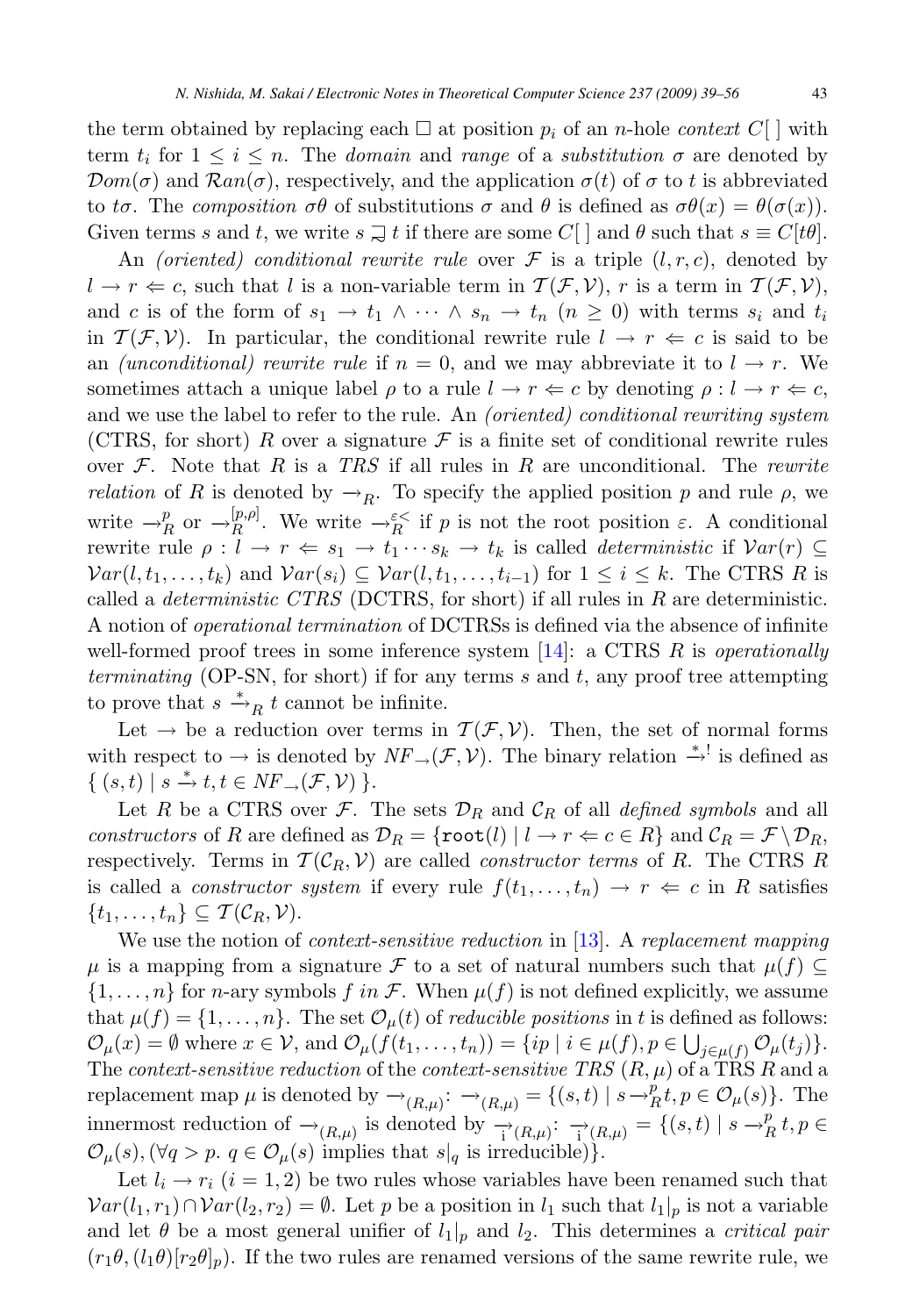<span id="page-5-0"></span>do not consider the case  $p = \varepsilon$ . If  $p = \varepsilon$ , then the critical pair is called an *overlay*. If two rules give rise to a critical pair, we say that they overlap. We denote the set of critical pairs constructed by rules in a TRS  $R$  by  $\mathbb{CP}(R)$ . We also denote the set of critical pairs between rules in R and another TRS R' by  $\mathbb{CP}(R, R')$ . Moreover,  $\mathbb{CP}(R)$  denotes the set of *overlaw* of R  $CP_{\varepsilon}(R)$  denotes the set of *overlays* of R.

Let R and R' be CTRSs such that their normal forms are computable, and T<br>a set of terms. Boughly speaking R' is computationally equivalent to R with be a set of terms. Roughly speaking,  $R'$  is *computationally equivalent* to R with respect to T if there exist mannings  $\phi$  and  $\psi$  such that if R terminates on a term respect to T if there exist mappings  $\phi$  and  $\psi$  such that if R terminates on a term  $s \in T$  admitting a unique normal form t, then  $R'$  also terminates on  $\phi(s)$  and for<br>any of its normal forms  $t'$ , we have  $\psi(t') = t$  [20]. In this nanor, we assume that  $\phi$ any of its normal forms  $t'$ , we have  $\psi(t') = t$  [\[30\]](#page-17-0). In this paper, we assume that  $\phi$ and  $\psi$  are the identity mappings.

Let  $\frac{1}{\Gamma}$  and  $\frac{1}{2}$  be two binary relations on terms, and T' and T'' be sets of terms. We say that  $\frac{1}{T} = \frac{1}{T}$  in  $T' \times T''$   $\left(\frac{1}{T'} \supseteq \frac{1}{T'}$  in  $T' \times T''$ , respectively) if  $\frac{1}{T} \cap (T' \times T'')$  $=\frac{1}{2} \cap (T' \times T'') \quad (\frac{1}{T'} \cap (T' \times T'') \supseteq \frac{1}{2} \cap (T' \times T'')$ , respectively). Especially, we say that  $\frac{\neg}{\rightarrow} = \frac{\neg}{2}$  in T' (and  $\frac{\neg}{\rightarrow} \frac{\neg}{2}$  in T') if T' = T".

An equation over a signature  $\mathcal{F}$  is a pair  $(s, t)$ , denoted by  $s \approx t$ , such that s and t are terms in  $\mathcal{T}(\mathcal{F}, \mathcal{V})$ . We write  $s \simeq t$  for representing  $s \approx t$  or  $t \approx s$ . The equational relation with respect to a set E of equations is defined as  $\leftrightarrow_E$  $\{ (C[s\sigma], C[t\sigma]) \mid s \simeq t \in E \}.$ 

Finally, we introduce the Knuth-Bendix completion procedure [\[11,3,](#page-16-0)[31\]](#page-17-0).

**Definition 2.1** Let E be a finite set of equations over a signature  $\mathcal{F}$ , and  $\succ$  be a reduction order. Let  $E_{(0)} = E$ ,  $R_{(0)} = \emptyset$  and  $i = 0$ , we apply the following steps:

- 1. (ORIENTATION) select  $s \simeq t \in E_{(i)}$  such that  $s \succ t$ ;
- 2. (COMPOSITION)  $R' := \{l \to r' \mid l \to r \in R_{(i)}, r \stackrel{*}{\to}^!_{R_{(i)} \cup \{s \to t\}} r' \};$
- 3. (DEDUCTION)  $E' := (E_{(i)} \setminus \{s \simeq t\}) \cup CP(\{s \to t\}, R' \cup \{s \to t\});$
- 4. (COLLAPSE)  $R_{(i+1)} := \{s \to t\} \cup \{l \to r \mid l \to r \in R', l \nvert \mathbb{Z}s\};$
- 5. (Simplification & Deletion)  $E_{(i+1)} := \{s'' \approx t'' \mid s' \approx t' \in E', s' \frac{*}{i}!_{(i+1)} s'' \not\equiv t'' \frac{*}{i}!_{(i+1)} t' \};$
- 6. if  $E_{(i+1)} \neq \emptyset$  then  $i := i+1$  and go to step 1, otherwise output  $R_{(i+1)}$ .

Note that the procedure does not always halt. Suppose that the procedure halts successfully at  $i+1 = k$  (hence  $E_{(k)} = \emptyset$ ). Then,  $R_{(k)}$  is convergent, and  $R_{(k)}$  satisfies  $\stackrel{*}{\leftrightarrow}_E = \stackrel{*}{\leftrightarrow}_{R_{(k)}}$  [\[3\]](#page-16-0). Note that when there is no rule to select at the ORIENTATION step, the procedure halts in failure. Note that Composition and Collapse are used for efficiency, and the resulting systems are convergent even if Composition and Collapse are skipped.

### **3 Unraveled TRSs with Call-by-Value Interpretation**

In this section, we propose a notion of operationally innermost reduction of DCTRSs that corresponds to call-by-value interpretation of functional programs, and we show that simulation-completeness with respect to innermost reduction is preserved by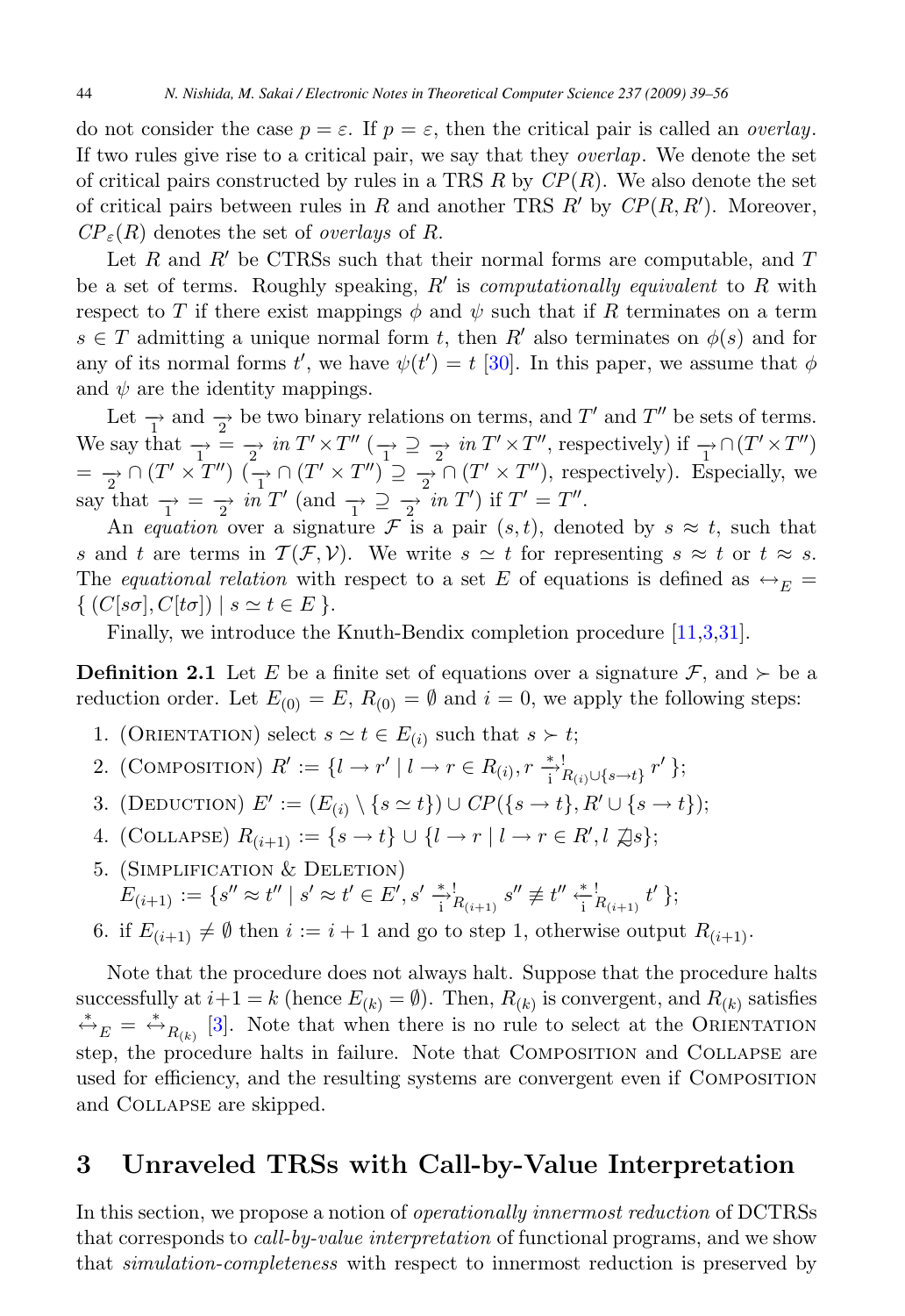Ohlebusch's unraveling if the DCTRSs are restricted to functional programs having let-like structures.

We first give the definition of Ohlebusch's unraveling [\[26\]](#page-17-0). Given a finite set X of variables, we denote by  $\overline{X}$  the sequence of variables in X without repetitions (in some fixed order).

**Definition 3.1** Let R be a DCTRS over a signature  $\mathcal{F}$ . For every conditional rewrite rule  $\rho: l \to r \Leftrightarrow s_1 \to t_1 \wedge \cdots \wedge s_k \to t_k$ , let  $|\rho|$  denote the number k of conditions in  $\rho$ . For every conditional rule  $\rho \in R$ , we prepare k 'fresh' function symbols  $U_1^{\rho}, \ldots, U_k^{\rho}$  not in  $\mathcal{F}$ , called U symbols, in the transformation. We transform a into a set  $\mathbb{H}(\rho)$  of  $k+1$  unconditional rewrite rules as follows:  $\rho$  into a set  $\mathbb{U}(\rho)$  of  $k+1$  unconditional rewrite rules as follows:

$$
\mathbb{U}(\rho) = \left\{ l \to U_1^{\rho}(s_1, \overrightarrow{X_1}), U_1^{\rho}(t_1, \overrightarrow{X_1}) \to U_2^{\rho}(s_2, \overrightarrow{X_2}), \cdots, U_k^{\rho}(t_k, \overrightarrow{X_k}) \to r \right\}
$$

where  $X_i = Var(l, t_1, \ldots, t_{i-1})$ . The system  $\mathbb{U}(R) = \bigcup_{\rho \in R} \mathbb{U}(\rho)$  is a TRS over the extended signature  $\mathcal{F}_{\mathbb{U}} = \mathcal{F} \cup \mathcal{D}_{\mathbb{U}}$  where  $\mathcal{D}_{\mathbb{U}} = H^{\rho} \cup \rho \in R$   $1 \leq i \leq |\rho|$ extended signature  $\mathcal{F}_{\mathbb{U}} = \mathcal{F} \cup \mathcal{D}_{\mathbb{U}}$  where  $\mathcal{D}_{\mathbb{U}} = \{U_i^{\rho} \mid \rho \in R, 1 \leq i \leq |\rho|\}.$ 

Note that the definition of  $U$  is essentially equivalent to that in [\[26,29\]](#page-17-0).

An unraveling U is simulation-sound (simulation-preserving and simulationcomplete, respectively) for a DCTRS R over  $\mathcal{F}$  if  $\stackrel{*}{\to}_R \subseteq \stackrel{*}{\to}_{\mathbb{U}(R)}$  in  $\mathcal{T}(\mathcal{F}, \mathcal{V})$   $\stackrel{*}{\to}_R$  $\supseteq \stackrel{*}{\rightarrow}_{\mathbb{U}(R)}$  and  $\stackrel{*}{\rightarrow}_R = \stackrel{*}{\rightarrow}_{\mathbb{U}(R)}$  in  $\mathcal{T}(\mathcal{F}, \mathcal{V})$ , respectively). Note that the simulation-<br>preserving property is sometimes called simulation completeness in some papers preserving property is sometimes called simulation-completeness in some papers, and it is a necessary condition of being unravelings. Roughly speaking, the computational equivalence is equivalent to the combination of simulation-completeness and normal-form uniqueness. The unraveling  $U$  is not simulation-sound for every DCTRS [\[27\]](#page-17-0). To avoid this difficulty of non-'simulation-soundness' of U, a restriction to the rewrite relations of the unraveled TRSs is shown in [\[29\]](#page-17-0), which is done by the *context-sensitive* condition given by the replacement map  $\mu$  such that  $\mu(U_i^{\rho}) =$ <br>  $\mu$  for every  $U^{\rho}$  in Definition 3.1. We denote the context sensitive TBS ( $\mathbb{E}[U(\rho), \mu]$ ) {1} for every  $U_i^{\rho}$  in Definition 3.1. We denote the context-sensitive TRS  $(\mathbb{U}(R), \mu)$ <br>by  $\mathbb{U}(R)$ . We consider  $\mathbb{U}$  as an unraveling from DCTRSs to context sensitive by  $\mathbb{U}_{\text{cs}}(R)$ . We consider  $\mathbb{U}_{\text{cs}}$  as an unraveling from DCTRSs to context-sensitive TRSs.

**Theorem 3.2 ([\[29\]](#page-17-0))** For every DCTRS R over  $\mathcal{F}$ ,  $\mathbb{U}_{cs}$  is simulation-complete, that is,  $\stackrel{*}{\rightarrow}_R = \stackrel{*}{\rightarrow}_{\mathbb{U}_{\text{cs}}(R)}$  in  $\mathcal{T}(\mathcal{F}, \mathcal{V})$ .

To apply completion procedures to unraveled TRSs, we expect that the unraveling  $\mathbb U$  is simulation-complete without the context-sensitivity. To this end, we propose an 'innermost-like' reduction of DCTRSs, called operationally innermost reduction. Let  $R$  be an operationally terminating (OP-SN) DCTRS. The *n*-level operationally innermost reduction  $\overrightarrow{(n)}$ , R is defined as follows:

- $\frac{\ }{\overrightarrow{(0)}\cdot\overrightarrow{i}}\cdot R} = \emptyset$ , and
- $\frac{ }{(-n+1),i}$ R =  $\frac{ }{(-n),i}$ R ∪ { (C[lσ], C[rσ]) | l → r  $\Leftarrow$  s<sub>1</sub> → t<sub>1</sub> ∧ ··· s<sub>k</sub> → t<sub>k</sub> ∈ R, ∀u ⊲ lσ.  $u \in NF \rightarrow_R (\mathcal{F}, \mathcal{V}), \forall i. s_i \sigma \xrightarrow[n], i} k t_i \sigma.$

The *operationally innermost reduction*  $\rightarrow_R$  of R is defined as  $\bigcup_{i\geq 0} \frac{1}{(i),i} R$ . Note that if R is a TRS then  $\rightarrow_R$  is equivalent to the ordinary innermost reduction. Note that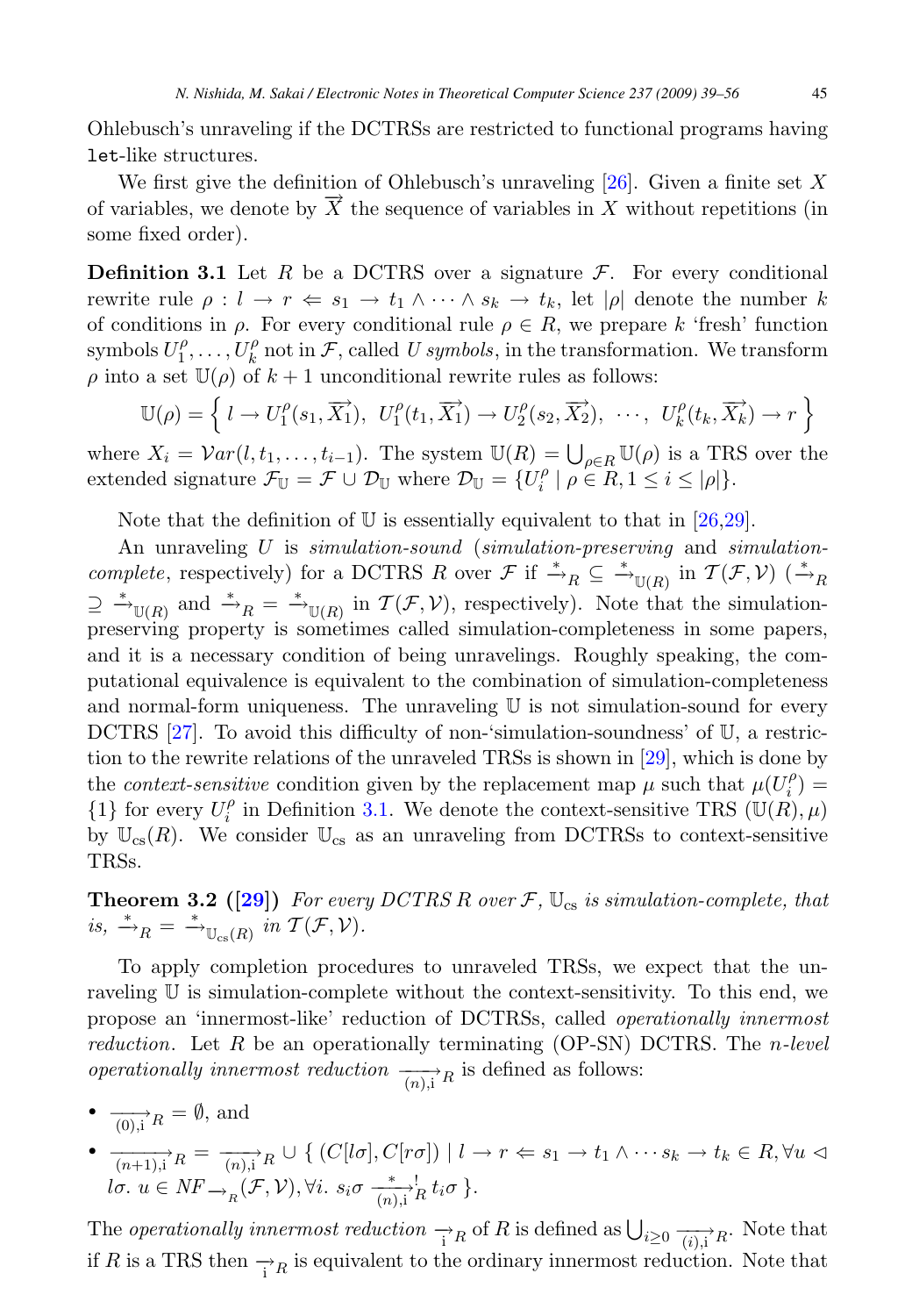the ordinary definition of innermost reduction is not well-defined for every CTRS [\[8\]](#page-16-0). However, both the ordinary and operationally innermost reductions of OP-SN CTRSs are well-defined. R is called innermost-confluent (innermost-convergent) if  $\rightarrow_R$  is confluent.

Let R be a DCTRS. Terms in  $\{u_1,\ldots,u_n,t_1,\ldots,t_k\mid f(u_1,\ldots,u_n)\to r\Leftarrow s_1\to s_2\}$  $t_1 \wedge \cdots \wedge s_k \to t_k \in R$   $\setminus \mathcal{V}$  are called *patterns* (in R). We denote the set of patterns in R by Pat(R). It follows from the definition of U that  $Pat(R) = Pat(\mathbb{U}(R))$  up to variable renaming. Patterns represents structures of data by means of matching. Especially, in innermost reductions, patterns matches normal forms only.

Unfortunately,  $\mathbb{U}_{cs}$  is not simulation-preserving for every DCTRS with respect to the normalizing innermost reduction  $\frac{*}{i}$ . This is because not all normal form of R are normal form of  $\mathbb{U}_{cs}(R)$ , that is,  $NF_{\rightarrow_R}(\mathcal{F}, \mathcal{V}) \nsubseteq NF_{\rightarrow_{\mathbb{U}_{cs}(R)}}(\mathcal{F}, \mathcal{V})$ . To preserve the simulation-preserving property,  $\mathbb{U}_{\text{cs}}(R)$  must have the same patternmatching capability with R, that is, if an instance  $p\theta$  of a pattern p is irreducible by R then  $p\theta'$  is also irreducible by  $\mathbb{U}_{cs}(R)$  for every substitution  $\theta'$  such that  $x\theta$ <br>  $\stackrel{*}{\to}$   $\downarrow$ ,  $\downarrow$ ,  $x\theta'$  for all  $x \in \mathcal{D}om(\theta)$ . When all patterns are constructor terms (that  $\mathcal{L}^{[1]}_{\text{i}}\mathbb{U}_{\text{cs}}(R)$   $x\theta'$  for all  $x \in \mathcal{D}om(\theta)$ . When all patterns are constructor terms (that is,  $\mathbb{U}(R)$  is a constructor system), R and  $\mathbb{U}(R)$  have the same pattern-matching capability. However, in examples of program inversion, a primitive operator du that requires equality check is used:  $du(\langle x \rangle) = \langle x, x \rangle$ ,  $du(\langle x, x \rangle) = \langle x \rangle$ , and  $du(\langle x, y \rangle) =$  $\langle x, y \rangle$  if  $x \neq y$ . This operator is encoded as the following terminating TRS:

$$
R_{\text{du}} = \begin{cases} \text{Du}(\langle x \rangle) \to \langle x, x \rangle, & \text{Du}(\langle x, y \rangle) \to \text{EqChk}(\text{EQ}(x, y)), \\ \text{EqChk}(\langle x \rangle) \to \langle x \rangle, & \text{EqChk}(\text{EQ}(x, y)) \to \langle x, y \rangle, & \text{EQ}(x, x) \to \langle x \rangle \end{cases}
$$

Note that any system containing  $Du$  is not a constructor system. Since  $R_{du}$  has no overlay,  $R_{du}$  is locally innermost-confluent, and hence,  $R_{du}$  is innermost-confluent [\[12\]](#page-16-0). Under the innermost reduction,  $R_{\text{du}}$  can simulate computation of du.

One of the sufficient conditions to have the same pattern-matching capability is to satisfy all of the following conditions:

- all rules defining  $g \in \{g \in \mathcal{D}_R \mid g \text{ appears in } \mathsf{Pat}(R)\}\$  are unconditional and every proper subterm of the left-hand sides is a variable, and
- every rule  $l \to r \Leftarrow s_1 \to t_1 \land \cdots \land s_k \to t_k$  represents a let-like structure, that is,  $Var(t_i) \cap Var(l, t_1, \ldots, t_{i-1}) = \emptyset$  for  $1 \leq i \leq k$ .

We call R pattern-stable if R satisfies all of these conditions. The let-like structure guarantees that  $Var(t_i) \cap \{x_1, \ldots, x_n\} = \emptyset$  for every  $U_i^{\rho}(t_i, x_1, \ldots, x_n)$  [\[23,25\]](#page-17-0).<br>Pattern stability is essential for DCTBSs that are used for modeling functional pro-Pattern-stability is essential for DCTRSs that are used for modeling functional programs with let-like structures and equality check.

**Theorem 3.3** Let R be a pattern-stable OP-SN DCTRS over a signature  $\mathcal{F}$ , and  $\mathcal{F}$  and  $\mathcal{F}$  be a series in  $\mathcal{T}(\mathcal{F}|\mathcal{V})$ . Then  $e^{-*,1}$  is implied  $e^{-*,1}$ s and t be terms in  $T(F, V)$ . Then,  $s \stackrel{*}{\longrightarrow} \frac{1}{i}$  t implies  $s \stackrel{*}{\longrightarrow} \frac{1}{i} \bigcup_{c \in (R)} u$  for some u in  $T(\mathcal{F}_{\mathbb{U}}, \mathcal{V})$  such that  $t \stackrel{*}{\longrightarrow} \mathcal{V}_{\text{cs}}(R)$  u.

Pattern-stability is also a sufficient condition for simulation-soundness. On the other hand, the non-erasing property of  $R$  is another sufficient condition. Here, we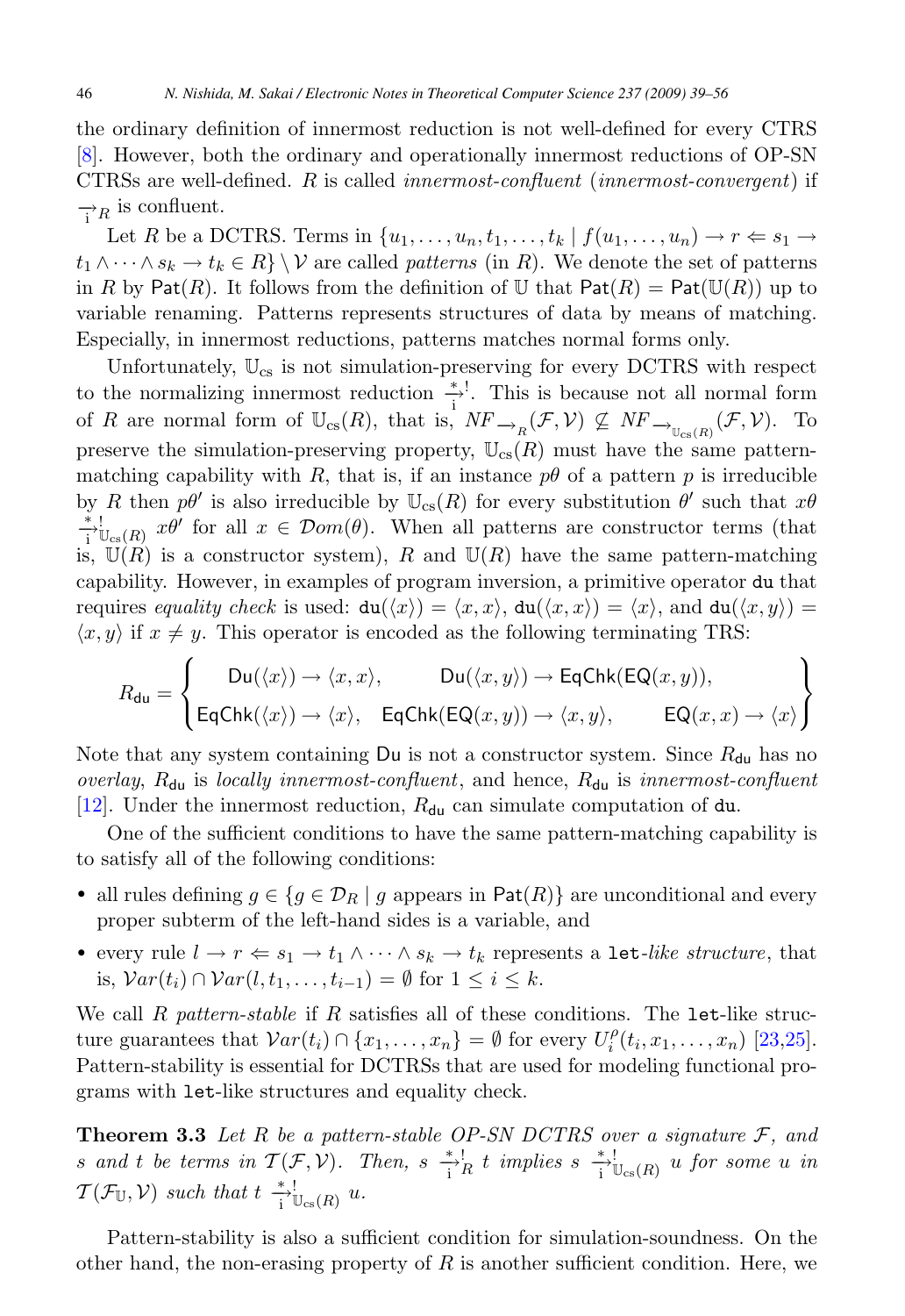<span id="page-8-0"></span>call R strongly non-erasing if every rule  $l \to r \Leftarrow s_1 \to t_1 \wedge \cdots \wedge s_k \to t_k$  satisfies all of the following conditions [\[23,25\]](#page-17-0):

- $Var(l) \subseteq Var(r, s_1, t_1, \ldots, s_k, t_k)$ , and
- $Var(t_i) \subset Var(r, s_{i+1}, t_{i+1}, \ldots, s_k, t_k)$  for  $1 \leq i \leq k$ .

Any U symbol is not consumed by pattern-matching. The non-erasing property guarantees that no normal form containing U symbols appears along the reduction  $s \stackrel{*}{\to}^!_{\text{U}_\text{cs}(R)} t \in \mathcal{T}(\mathcal{F}, \mathcal{V});$  if a normal form containing a U symbol appears in the sequence, the non-erasing property ensures that it remains in  $t$ .

**Theorem 3.4** Let R be a pattern-stable or strongly non-erasing OP-SN DCTRS over a signature F, and s and t be terms in  $T(F, V)$ . Then, s  $\frac{*}{i} \bigcup_{\substack{s \ s \to \ b}} t$  implies s  $\frac{1}{i}R$  t.

Context-sensitivity is not necessary for innermost reduction of  $\mathbb{U}_{cs}(R)$ .

**Theorem 3.5** For every DCTRS R over  $\mathcal{F}$ ,  $\frac{*}{i}$   $\mathbb{U}(R) = \frac{*}{i}$   $\mathbb{U}_{\text{cs}}(R)$  in  $\mathcal{T}(\mathcal{F}, \mathcal{V}) \times$  $\mathcal{T}(\mathcal{F}_{\mathbb{U}}, \mathcal{V}).$ 

Thanks to Theorem 3.5, when evaluating terms by the innermost reduction of  $\mathbb{U}_{\text{cs}}(R)$ , we can treat  $\mathbb{U}(R)$  without the context-sensitivity determined by U.

For pattern-stable OP-SN DCTRSs, we have the following simulation-soundness and weak simulation-preserving property.

**Corollary 3.6** Let R be a pattern-stable OP-SN DCTRS over a signature  $F$ , and s and t be terms in  $\mathcal{T}(\mathcal{F}, \mathcal{V})$ . Then,

(i)  $s \xrightarrow{i} R t$  implies  $s \xrightarrow{i} U(R) u$  for some u in  $\mathcal{T}(\mathcal{F}_{\mathbb{U}}, \mathcal{V})$  such that  $t \xrightarrow{i} U(R) u$ , and (ii)  $s \xrightarrow[i \text{ } \mathbb{U}(R)]{} t \implies s \xrightarrow[i \text{ } R]{} t.$ 

Corollary 3.6 does not mean that  $s \stackrel{*}{\underset{1}{\rightarrow}} \mathbb{U}(R)$  u implies  $s \stackrel{*}{\underset{1}{\rightarrow}} R$  t for some t such that  $t \stackrel{*}{\to} \mathbb{U}(R)$  u and t is a normal form of R. This weakness of the simulation-preserving<br>property does not happen when  $\mathbb{I}(R)$  is imaginate confluent. Therefore, getting property does not happen when  $\mathbb{U}(R)$  is innermost-confluent. Therefore, getting innermost-confluence is important for unraveled TRSs.

## **4 Completion of Unraveled TRSs**

In this section, by adding a side condition to ORIENTATION, we propose a modification of the ordinary Knuth-Bendix completion procedure for the unraveled TRSs of convergent DCTRSs. The modified procedure transforms the unraveled TRSs into convergent TRSs that are computationally equivalent to the DCTRSs. Moreover, to adapt the modified procedure to DCTRSs that are not confluent but innermostconfluent, we add another side condition to ORIENTATION.

The usual purpose of completion procedures is to generate convergent TRSs that are equivalent to given equation sets. In contrast to the usual purpose, we expect completion procedures to transform unraveled TRSs  $\mathbb{U}(R)$  into convergent TRSs that are computationally equivalent to the original DCTRSs R. To this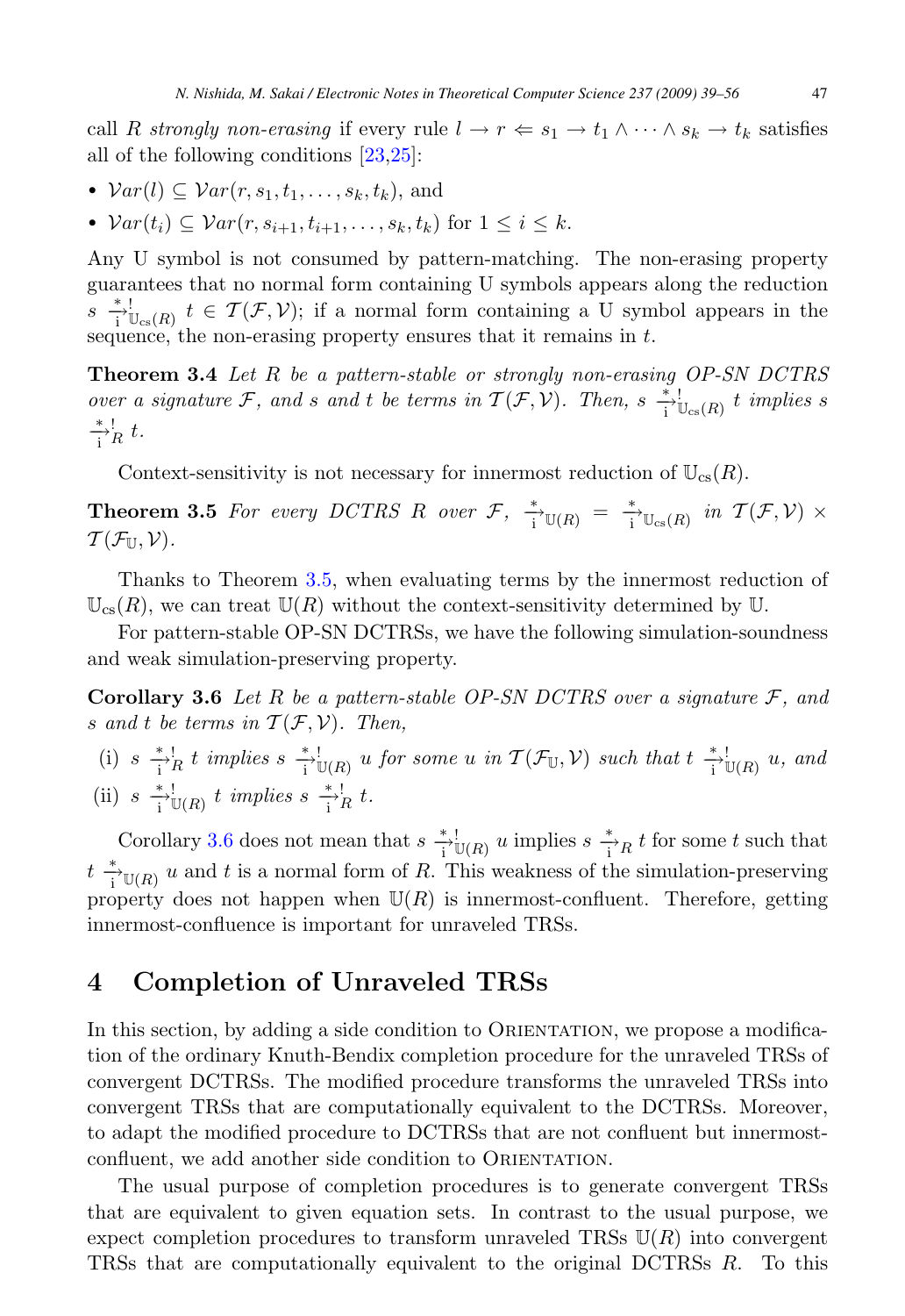<span id="page-9-0"></span>end, we start the completion procedure from the initial pair  $(CP(\mathbb{U}(R)), \{l \to r \in$  $\mathbb{U}(R) \mid \mathcal{A}^{l} \to r' \in \mathbb{U}(R), l \supsetneq l'$  where  $\mathbb{U}(R) \subseteq \succ$ . Moreover, consistency of the normal forms of  $\mathbb{U}(R)$  (that is they are also normal forms of the resulting system) normal forms of  $U(R)$  (that is, they are also normal forms of the resulting system) is necessary for preserving computational equivalence of  $R$ . For this requirement, we add the side condition ' $root(s)$  is a U symbol' to ORIENTATION:

1. (ORIENTATION<sup>†</sup>) select  $s \approx t \in E_{(i)}$  such that  $s \succ t$  and  $\text{root}(s)$  is a U symbol;

Due to the side condition of ORIENTATION<sup>†</sup>, and due to the basic characteristic of the ordinary completion procedure [\[3\]](#page-16-0), the modified completion procedure produces convergent TRSs that are computationally equivalent to the input TRSs when it halts successfully.

**Theorem 4.1** Let R be an OP-SN DCTRS over F, and  $\succ$  be a reduction order such that  $\mathbb{U}(R) \subseteq \succ$ . Let  $E_0 = CP(\mathbb{U}(R)), R_0 = \{l \to r \in \mathbb{U}(R) \mid \mathcal{A}l' \to r \in \mathbb{U}(R), l \supsetneq l'\},$ <br>and  $R'$  be a TBS obtained by the modified completion procedure from  $(F_2, F_2)$  with and R' be a TRS obtained by the modified completion procedure from  $(E_0, R_0)$  with<br>  $\leftarrow$  Then (1) R' is convergent (9) NF ( $\mathcal{F}(\mathcal{V}) = N$ F ( $\mathcal{F}(\mathcal{V})$ ) and (3)  $\stackrel{*}{\rightarrow}$ !  $\succ$ . Then, (1) R' is convergent, (2)  $NF_{\longrightarrow_{U(R)}}(\mathcal{F}, \mathcal{V}) = NF_{\longrightarrow_{R'}}(\mathcal{F}, \mathcal{V})$ , and (3)  $\stackrel{*+}{\longrightarrow}_{U(R)}$  $=$   $\stackrel{*}{\rightarrow}_{R'}$  in  $\mathcal{T}(\mathcal{F}, \mathcal{V})$ .

Since  $NF_{\rightarrow_S}(\mathcal{F}, \mathcal{V}) = NF_{\rightarrow_S}(\mathcal{F}, \mathcal{V})$  (S is either  $\mathbb{U}(R)$  or R), it holds in Theorem 4.1 that  $\frac{*}{i}$ <sup>1</sup> $\mathbb{U}(R) = \frac{*}{i}$ <sup>1</sup> $R'$  in  $\mathcal{T}(\mathcal{F}, \mathcal{V})$ .

**Example 4.2** Consider the non-convergent TRS  $U(\mathcal{I}nv(R_1))$  $U(\mathcal{I}nv(R_1))$  $U(\mathcal{I}nv(R_1))$  in Section 1 again. Given the lexicographic path order (LPO)  $\succ$ <sub>lpo</sub> determined by the precedence > with InvSnoc  $> U_1 > :: > \text{nil} > \langle , \rangle$ , we obtain the following convergent and nonoverlapping TRS by the modified completion procedure (in 4 cycles):

$$
R_2 = \left\{ \begin{array}{l} \textsf{InvSnoc}(x::ys) \to U_1(\textsf{InvSnoc}(ys), x, ys), \\ U_1(\langle xs, y \rangle, x, ys) \to \langle x::xs, y \rangle, \qquad U_1(\textsf{InvSnoc}(nil), x, nil) \to \langle nil, x \rangle \end{array} \right\}
$$

Since the procedure removes the rule  $\textsf{InvSnoc}([y]) \to \langle \textsf{nil}, y \rangle$  from  $\mathbb{U}(\mathcal{I}nv(R_1)),$  the resulting TRS  $R_2$  is non-overlapping.

Unfortunately, the modified completion procedure does not always halt even if the inputs are restricted to unraveled TRSs. For example, the modified procedure does not halt for the unraveled TRS obtained from Example 7.1.5 in [\[27\]](#page-17-0) although there exists an appropriate convergent TRS that is computationally equivalent to the corresponding DCTRS.

Confluence of  $R$  is necessary for the modified completion procedure to halt 'successfully'. Note that confluence of  $R$  is not sufficient for the procedure to 'halt'. In other words, the procedure halts (or keeps running) 'unsuccessfully' if  $R$  is not conother words, the procedure halts (or keeps running) 'unsuccessfully' if R is not con-<br>fluort. If R is not confluort, then we have  $t_{\star} \stackrel{*}{\sim}$  for and  $t_{\star} \neq t_{\star}$  for some fluent. If R is not confluent, then we have  $t_1 \stackrel{*}{\leftarrow} \mathbb{U}(R)$  s  $\stackrel{*}{\rightarrow} \mathbb{U}(R)$  t<sub>2</sub> and  $t_1 \not\equiv t_2$  for some s,  $t_1$  and  $t_2$  in  $\mathcal{T}(\mathcal{F}, \mathcal{V})$ . The added side condition 'root(s) is a U symbol' prevents  $t_1$  and  $t_2$  from being joinable. From this observation, the modified procedure can be considered as a method to show confluence of  $R$ : if the procedure succeeds, then R is confluent.

As stated above, we would like to transform DCTRSs on call-by-value interpretation into convergent TRSs that are computationally equivalent to the DCTRSs.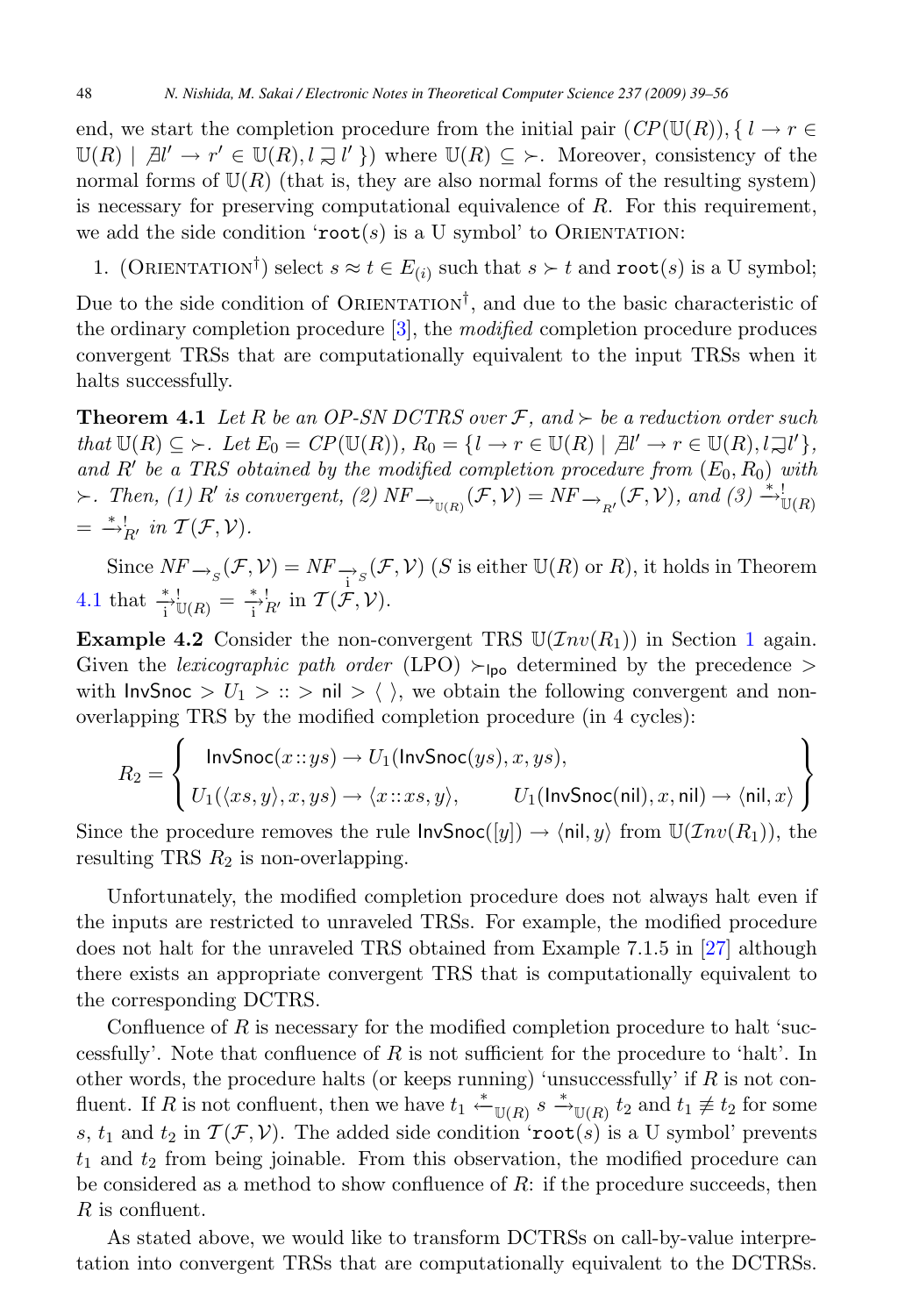Moreover, the modified completion procedure always fails for DCTRSs that are not confluent but innermost-confluent, such as DCTRSs containing  $R_{\text{du}}$ .

To obtain innermost-convergent systems that are computationally equivalent to TRSs containing  $R_{\text{du}}$ , applying completion procedures to the TRSs appears to be effective just as in the case of convergent TRSs. However, there is a difficulty associated with innermost reduction. The difficulty is that innermost reduction is not closed under substitutions. When applying the completion procedure to  $R_{\text{du}}$ , the rules  $Du(\langle x, y \rangle) \rightarrow EqChk(Eq(x, y))$  is transformed into  $Du(\langle x, y \rangle) \rightarrow \langle x, y \rangle$ . Given a ground normal form  $t$ , the resulting system cannot simulate the reduction  $D\mathbf{u}(t,t) \stackrel{*}{\to}_{R_{\mathbf{du}}} \langle t \rangle$  due to the lack of  $D\mathbf{u}(\langle x,y \rangle) \to \mathsf{EqChk}(\mathsf{EQ}(x,y)).$  To remove this troublesome problem from the modified completion procedure for innermost reduction, we prohibit the procedure to use the two operations Composition and SIMPLIFICATION, and give an additional side condition to ORIENTATION<sup>†</sup> as follows:

1. (ORIENTATION<sup>‡</sup>) select  $s \approx t \in E_{(i)}$  such that  $s \succ t$ , root(s) is a U symbol, and  $CP({s \rightarrow t}, R_{(i)} \cup {s \rightarrow t}) = \emptyset;$ 

The additional condition means that the oriented rule  $s \to t$  is not overlapping with other rules in  $R_{(i)} \cup \{s \to t\}$ . Thus, DEDUCTION does not add any equations to the equation set  $E_{(i)}$  but removes an equation. Since no U symbol appears in the lefthand side l in  $\mathcal{T}(\mathcal{F}, V)$  from the definition of U, and since the added rules are not overlapping with other rules, COLLAPSE removes no rules from the rule set  $R_{(i)}$ . If E has no equation of the form  $s \approx s$ , DELETION step removes no equations from the equation set. From this observation, the modified procedure with ORIENTATION<sup> $\ddagger$ </sup> is simplified as Definition 4.3 shown later.

Before simplifying the modified procedure, we describe the relation between  $\mathbb{U}(R)$  and S with respect to the innermost reduction. No rule  $l \to r \in \mathbb{U}(R)$  such that there exists a rule  $l' \to r'$  with  $l \triangleright l' \theta$  for some substitution  $\theta$  is used in  $\rightarrow \nu(R)$ <br>because no instance of l is an innermost rodox. For this reason, we restrict the because no instance of  $l$  is an innermost redex. For this reason, we restrict the initial set of rules to  $\mathbb{U}(R) \setminus S$ . Roughly speaking  $\mathbb{U}(R) \setminus S$  is the set of rules that are usable for  $\rightarrow_{\mathbb{U}(R)}$ .

**Definition 4.3** Let R be an OP-SN DCTRS over  $\mathcal{F}$ , and  $\succ$  be a reduction order such that  $\mathbb{U}(R) \subseteq \ \succ$ . Let  $S = \{ l \to r \in \mathbb{U}(R) \mid \exists l' \to r \in \mathbb{U}(R), l \equiv l' \}, E_{(0)} =$  $\{s \approx t \mid s \simeq t \in CP_{\varepsilon}(\mathbb{U}(R) \setminus S), s \not\equiv t\}, R_{(0)} = \{l \to r \in \mathbb{U}(R) \setminus S \mid \mathbb{A}l' \to r \in \mathbb{H}(R) \setminus S \mid \mathbb{A}l' \to r \in \mathbb{H}(R) \setminus S \mid \mathbb{A}l' \to r \in \mathbb{H}(R) \setminus S \mid \mathbb{A}l' \to r \in \mathbb{H}(R) \setminus S \mid \mathbb{A}l' \to r \in \mathbb{H}(R) \setminus S \mid \mathbb{A}l' \to r \in$  $\mathbb{U}(R) \setminus S, l \supsetneq l'$ , and  $i = 0$ , then we apply the following steps:

- 1. (ORIENTATION<sup>‡</sup>) select  $s \approx t \in E_{(i)}$  such that  $s \succ t$ , root(s) is a U symbol, and  $CP({s \rightarrow t}, R_{(i)} \cup {s \rightarrow t}) = \emptyset;$
- 2.  $R_{(i+1)} := \{s \to t\} \cup R_{(i)}$ , and  $E_{(i+1)} := E_{(i)} \setminus \{s \simeq t\};$
- 3. if  $E_{(i+1)} \neq \emptyset$  then  $i := i + 1$  and go to step 1, otherwise output  $R_{(i+1)}$ .

We call this procedure the simplified completion procedure.

It is clear that  $E_{(i)} \supset E_{(i+1)}$  for every  $i \geq 0$ . Therefore, the simplified completion procedure always halts. Note that the simplified procedure doest not succeed for all input.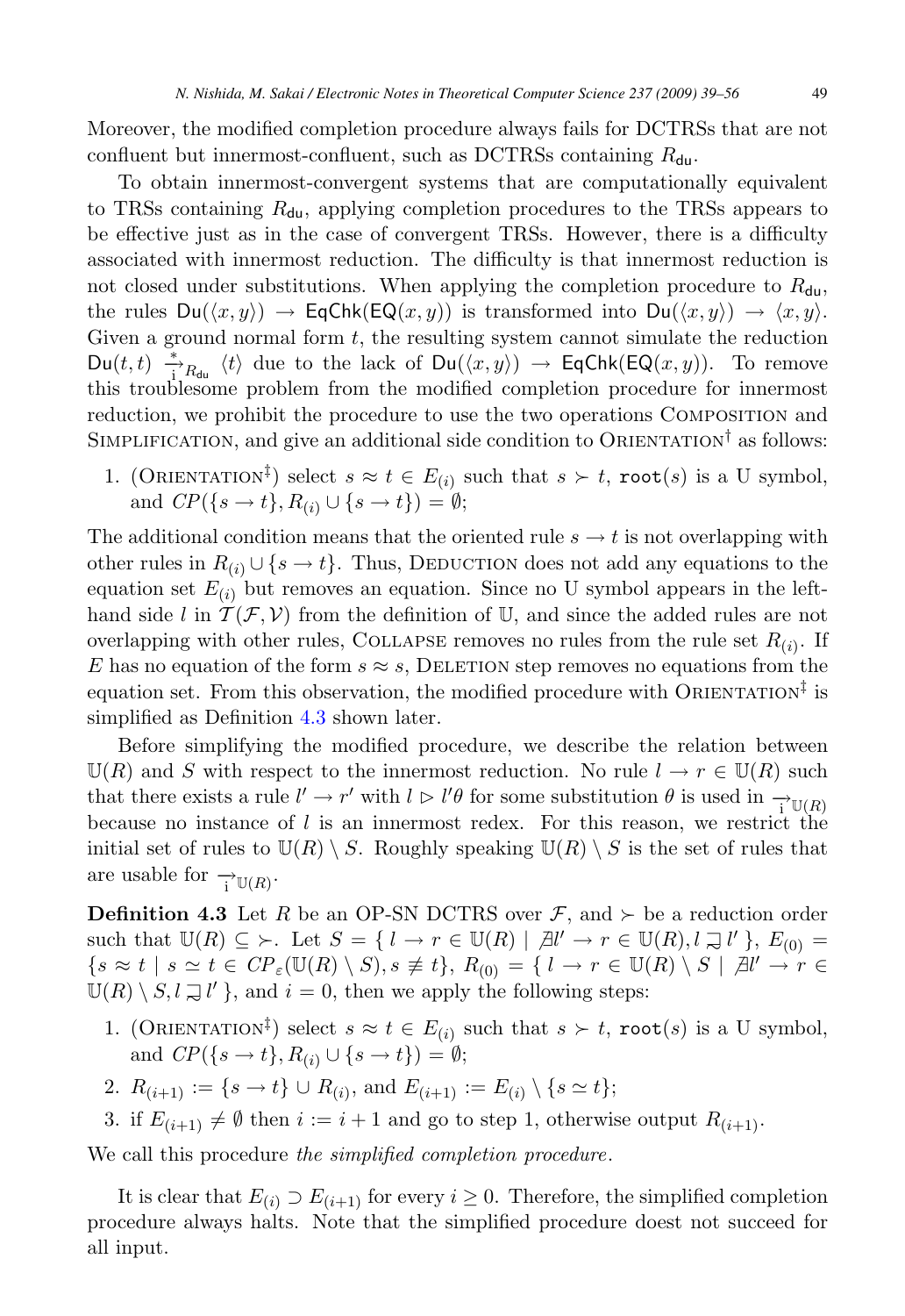<span id="page-11-0"></span>**Theorem 4.4** Let R be a pattern-stable OP-SN DCTRS over  $\mathcal{F}$ , and  $\succ$  be a reduction order such that  $\mathbb{U}(R) \subseteq \rightarrow$ . Let R' be a TRS obtained by the simplified<br>completion procedure from B and  $\subseteq$  Then all of the following hold: (1) R' is completion procedure from R and  $\succ$ . Then all of the following hold: (1) R' is<br>innermost-convergent (2)  $NF \rightarrow (F \mathcal{V}) - NF - (F \mathcal{V})$  and (3)  $^{*1}_{-1}$  $innermost-convergent, (2) \; NF \rightarrow_{\mathbb{U}(R)} (\mathcal{F}, \mathcal{V}) = NF \rightarrow_{R'} (\mathcal{F}, \mathcal{V}), \; and \; (3) \; \frac{*!}{i} \mathbb{U}(R) =$ <br> $*! \; : \; \mathcal{F}(\mathcal{F}, \mathcal{V})$  $\stackrel{*}{\rightarrow}_{R'}^!$  in  $\mathcal{T}(\mathcal{F}, \mathcal{V})$ .

Note that (1) and (3) implies (2). The simplified procedure succeeds for  $\mathbb{U}(\mathcal{I}nv(R_1))$  as well as for Example [4.2.](#page-9-0)

Similarly to the modified completion procedure, innermost-confluence of  $R$  is necessary for the simplified completion procedure to halt 'successfully'. Therefore, the simplified procedure is a method to show innermost-confluence of  $R$ ;

## **5 Completion after Program Inversion**

In this section, we apply the modified and simplified completion procedures to DCTRSs generated by the partial inversion compiler [\[25\]](#page-17-0), that is, we apply the procedures as a *post-processor* of  $\mathbb{U}(\mathcal{I}nv(\cdot))$  to the unraveled TRSs. First, we briefly introduce the feature of inverse systems for injective functions. Then, we show the results of experiments by an implementation of the framework.

We employ the partial inversion  $\mathcal{I}nv$  in [\[25\]](#page-17-0) that generates a partial inverse CTRS from a pair of a given constructor TRS and a specification, which we do not describe in detail here. For a defined symbol  $F$ , the defined symbol  $InvF$ introduced by  $\mathcal{I}nv$  represents a full inverse of F. We assume that constructor TRSs define main injective functions, and that the specifications require full inverses of the main functions.

#### 5.1 Inverse DCTRSs of Injective Functions

We first define *injectivity* of TRSs [\[22\]](#page-17-0), and then give a sufficient condition for input constructor TRSs whose inverse DCTRSs generated by  $\mathcal{I}nv$  are convergent.

**Definition 5.1** Let R be a terminating and innermost-confluent constructor TRS. A defined symbol  $F$  of  $R$  is called *injective (with respect to normal forms)* if the binary relation  $\{(\langle s_1,\ldots,s_n\rangle,t) \mid s_1,\ldots,s_n, t \in NF_{\longrightarrow_R}(\mathcal{F},\mathcal{V}), F(s_1,\ldots,s_n) \stackrel{*}{\longrightarrow}_R t\}$ is an injective mapping. R is called injective (with respect to normal forms) if all of its defined symbols are injective.

For example, the TRS  $R_1$  $R_1$  in Section 1 is injective. Note that every injective TRS is non-erasing [\[22\]](#page-17-0).

The following defined symbol Reverse computes the reverses of given lists:

$$
R_4 = \left\{ \begin{array}{l} \text{Reverse}(xs) \to \text{Rev}(xs, \text{nil}), \\ \text{Rev}(\text{nil}, ys) \to ys, \end{array} \right. \quad \text{Rev}(x::xs, ys) \to \text{Rev}(xs, x::ys) \end{array} \right\}
$$

Reverse is injective but Rev is not. Thus,  $R_4$  is not injective. In this case, the inverse TRS  $\mathbb{U}(\mathcal{I}nv(R_4))$  is not terminating because  $\mathbb{U}(\mathcal{I}nv(R_4))$  contains the rule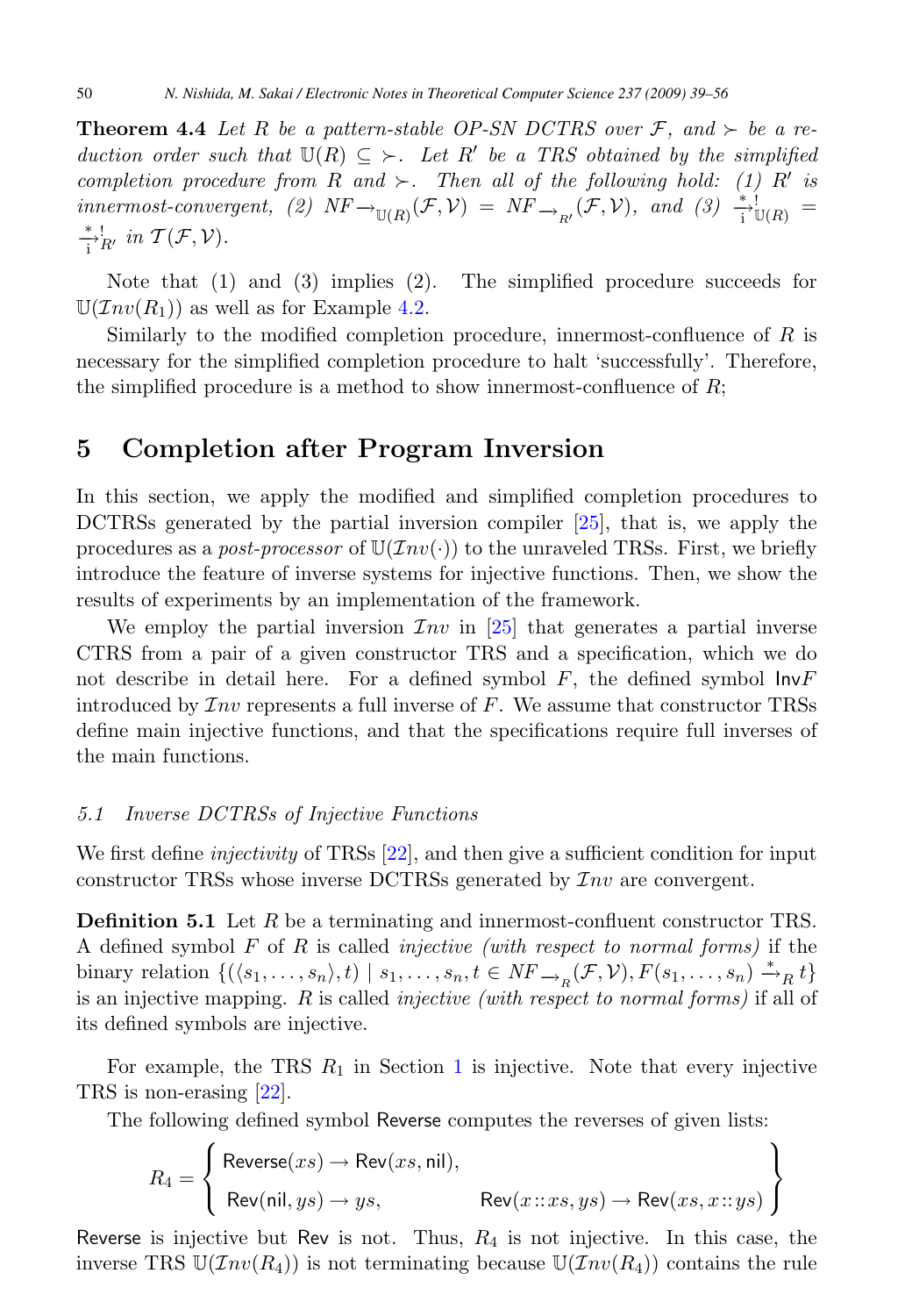<span id="page-12-0"></span> $InvRev(z) \rightarrow U_4(InvRev(z), z)$ . For this reason, we restrict ourselves to injective functions whose inverse TRSs are terminating. In [\[22\]](#page-17-0), a sufficient condition has been shown for the full inversion compiler in [\[24\]](#page-17-0) to generate convergent inverse DCTRSs from injective TRSs. The condition is also effective for the partial inversion compiler  $\mathcal{I}nv$  [\[25\]](#page-17-0).

**Theorem 5.2** Let R be a non-erasing, terminating and innermost-confluent constructor TRS.

- (i) If  $F \in \mathcal{D}_R$  is injective, then for all t,  $t_1$  and  $t_2 \in NF \rightarrow_{\mathcal{I}_{\mathcal{D}v(R)}} (\mathcal{F}, \mathcal{V}), t_1 \stackrel{*}{\rightarrow} \mathcal{I}_{\mathcal{D}v(R)}$  $\mathsf{Inv}F(t) \xrightarrow[i]{*}_{\exists \mathcal{I}nv(R)} t_2 \implies t_1 \equiv t_2.$
- (ii) Suppose that for every rule  $F(u_1,\ldots,u_n) \to r$  in R, if r is not a variable then the root symbol of r does not depend<sup>4</sup> on F. If  $\mathcal{I}nv(R) \cap R = \emptyset$  then the  $DCTRS$   $Inv(R)$  is  $OP-SN$ .

Note that if the DCTRS  $Inv(R)$  is OP-SN then the TRS  $U(Tnv(R))$  is ter-minating [\[14\]](#page-16-0). Theorem 5.2 (i) shows that if  $\mathcal{I}nv(R)$  is OP-SN, then  $\mathcal{I}nv(R)$  has innermost-confluence that is necessary for successful runs of the simplified completion procedure. Note that  $\mathcal{I}nv(R)$  is confluent if R is convergent [\[25\]](#page-17-0). When R does not satisfy the condition in Theorem 5.2 (ii), we directly check the termination of  $\mathbb{U}(Inv(R))$ . In other words, when R satisfies the condition in Theorem 5.2 (ii), we are free of the termination check of  $\mathbb{U}(\mathcal{I}nv(R))$  that is less efficient than the check of satisfying the condition.

#### 5.2 Experiments

In this subsection, we report the results of applying implementations of the modified and simplified completion procedures to 10 of 15 examples shown in  $[9]$ .<sup>5</sup> These 15 examples are introduced for the experiments of the inversion compiler LRinv [\[9,10\]](#page-16-0) where LRinv succeeds in inverting all of them. Those examples are written in the scheme script Gauche. The inverse TRSs of the scripts snoc, snocrev and reverse correspond to the TRSs  $\mathbb{U}(Inv(R_1)), R_3$  and  $\mathbb{U}(Inv(R_4)),$  respectively. The constructor TRSs corresponding to the 5 scripts (reverse and so on) are not injective and the inverse TRSs obtained from them are not terminating. For this reason, we excluded those non-terminating examples from our experiments. For some examples, there exists no appropriate LPO to guarantee termination of the input TRSs. For this reason, we employ the termination check ' $(\bigcup_{j=0}^{i} R_{(i)}) \cup \{s \to t\}$ <br>is terminating' instead of the input reduction orders, following the approach in [34] is terminating' instead of the input reduction orders, following the approach in [\[34\]](#page-17-0). The implementations are written in Standard ML of New Jersey, and they were executed under OS Vine Linux 4.2, on an Intel Pentium 4 CPU at 3 GHz and 1 GByte of primary memory. By the system call in SML/NJ, the implementations consult with AProVE 1.2  $[6]$  as a termination prover at the ORIENTATION step. The

<sup>&</sup>lt;sup>4</sup> An n-ary symbol G of R depends on a symbol F if  $(G, F)$  is in the transitive closure of the relation  $\{ (G',F') \mid G'(\cdots) \to C[F']\}$ 

 $^5$  Unfortunately, the site shown in [\[9\]](#page-16-0) is not accessible now. The examples are also described briefly as functional programs in [\[10\]](#page-16-0), and some of the detailed programs can be found in [\[10\]](#page-16-0).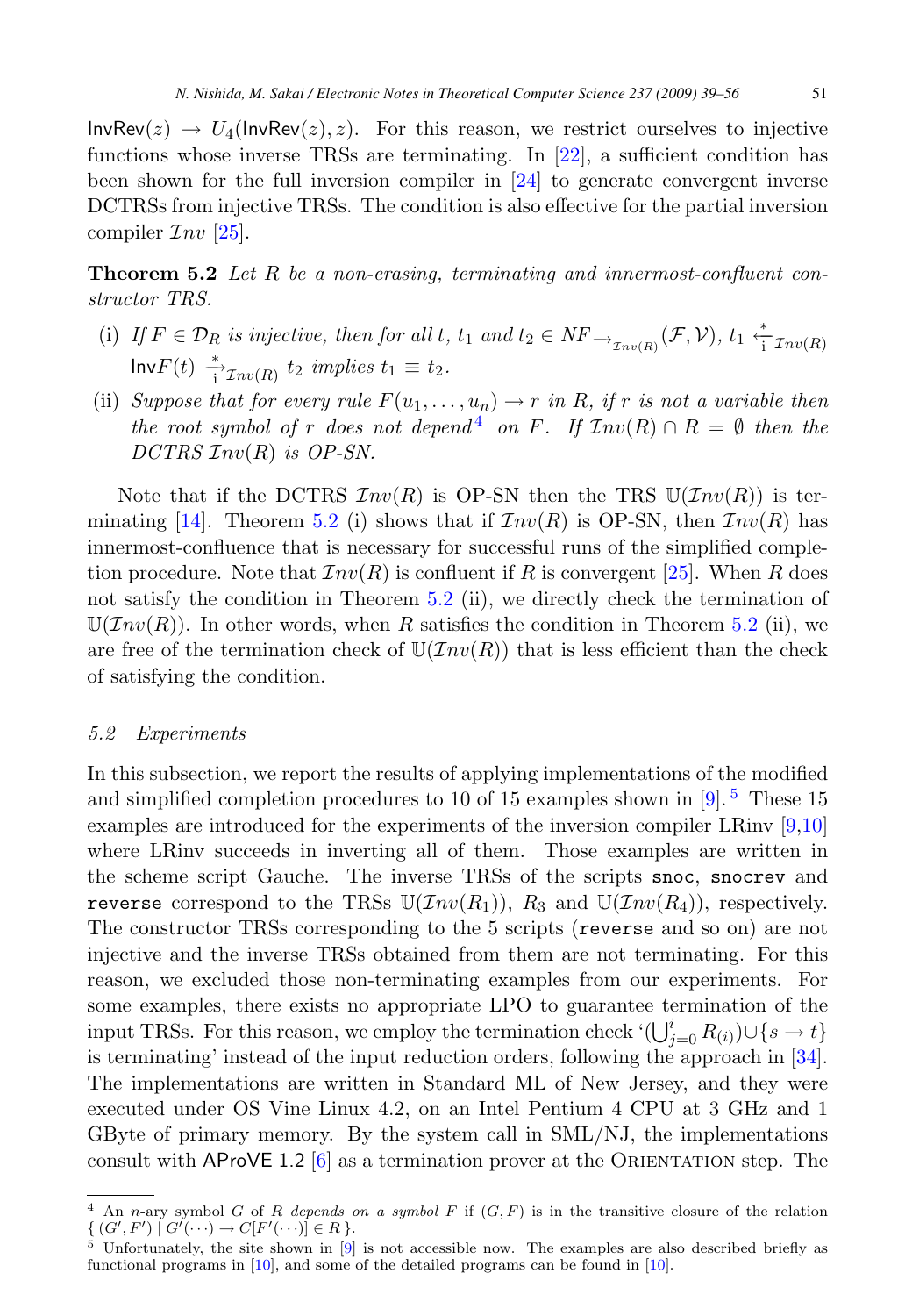|            | CR | SN by           | modified completion proc. |                       |                | simplified completion proc. |                        |                |            |
|------------|----|-----------------|---------------------------|-----------------------|----------------|-----------------------------|------------------------|----------------|------------|
| example    |    | by $[2]$ Th.5.2 |                           | result (cycles, time) | call           | $\neg$ OVL                  | result                 | call           | $\neg$ OVL |
| du         |    |                 | fail                      | (1c, 0.71s)           | 1              |                             | (0c, 0.71s)<br>success | 1              |            |
| snoc       |    | $\sqrt{}$       | success                   | (1c, 2.08s)           | $\overline{2}$ |                             | (1c, 2.07s)<br>success | $\overline{2}$ |            |
| snocrev    |    |                 | success                   | (2c, 4.29s)           | 3              |                             | (2c, 4.28s)<br>success | 3              |            |
| double     |    |                 | fail                      | (1c, 2.84s)           | $\overline{2}$ |                             | (1c, 2.83s)<br>success | $\overline{2}$ |            |
| mirror     |    |                 | fail                      | (3c, 5.97s)           | 3              |                             | (2c, 5.96s)<br>success | 3              |            |
| zip        |    | $\sqrt{}$       | success                   | (0c, 1.04s)           | 1              |                             | (0c, 1.03s)<br>success | 1              |            |
| inc        |    |                 | success                   | (1c, 2.80s)           | $\overline{2}$ |                             | (1c, 2.80s)<br>success | $\overline{2}$ |            |
| octbin     |    |                 | success                   | (0c, 7.33s)           | 1              |                             | (0, 7.33s)<br>success  | 1              |            |
| treelist   |    | $\sqrt{ }$      | success                   | (4c, 159.02s)         | $\overline{5}$ |                             | fail<br>(2c, 5.47s)    | $\overline{2}$ |            |
| print-sexp |    |                 | success                   | (6c, 28.20s)          | 7              |                             | success $(6c, 28.28s)$ | $\overline{7}$ |            |
| print-xml  |    |                 | fail                      | (3c, 9.49s)           | 3              |                             | (2c, 9.47s)<br>success | 3              |            |

Table 1 the results of the experiments

implementations check termination of input TRSs in advance of the completion procedures. The timeout for checking termination is 300 seconds in every call of the prover. Note that 60 seconds timeout is enough, except for treelist.

The examples (double, mirror and print-xml) contain the special primitive operator du described in Section [4.](#page-8-0) Hence, they are not confluent but innermost-confluent. The operator du is an inverse of itself [\[9,10\]](#page-16-0). Thus, the TRS  $R_{\text{du}}$  is also an inverse system of itself. For this reason, exceptionally, the inversion compiler does not produce any rules of InvDup but introduces Du instead of InvDup.

Due to the syntactic properties provided by the inversion compiler, all inverse DCTRSs in the experiments are pattern-stable and strongly non-erasing. Thus, the procedures in this paper are applicable to all of them.

Table 1 summarizes the results of the experiments for our approach running on 10 of the 15 examples previously mentioned, which were translated by hand into TRSs. <sup>6</sup> The second column labeled with 'CR by [\[2\]](#page-16-0)' shows whether the input TRS of the example is in the class shown in  $[2]$ , in which the corresponding inverse TRS is orthogonal and thus confluent. In that case, the implementations only check termination of the inverse TRS. The third column labeled with 'SN by Th. [5.2'](#page-12-0) shows whether the input TRS satisfies the conditions in Theorem [5.2](#page-12-0) (ii), that is, the corresponding inverse TRSs are terminating. Columns 4–6 show the results of the modified completion procedure. The fourth column shows the results of the modified completion ('success' or fail') with the numbers of running 'cycles' in the sense of Definition [2.1,](#page-5-0) and with the average time (seconds) of 5 trials. The number of cycles is the same as the number of applications of ORIENTATION. As described above, the implementation checks the termination of input TRSs before the completion procedure starts. Thus, we have the results 'success  $(0c, \dots)$  and 1 call of provers'. The sixth column labeled by  $\sim$  OVL' shows whether or not the resulting TRSs are non-overlapping  $(\sqrt{\sqrt{m}})$  means the resulting is non-overlapping, and '—' means no resulting TRS). None of the resulting TRSs has overlays while some of them are overlapping. Columns 7–9 show the results of the simplified completion

 $6$  The detail will be available from "http://www.trs.cm.is.nagoya-u.ac.jp/repius/experiments/".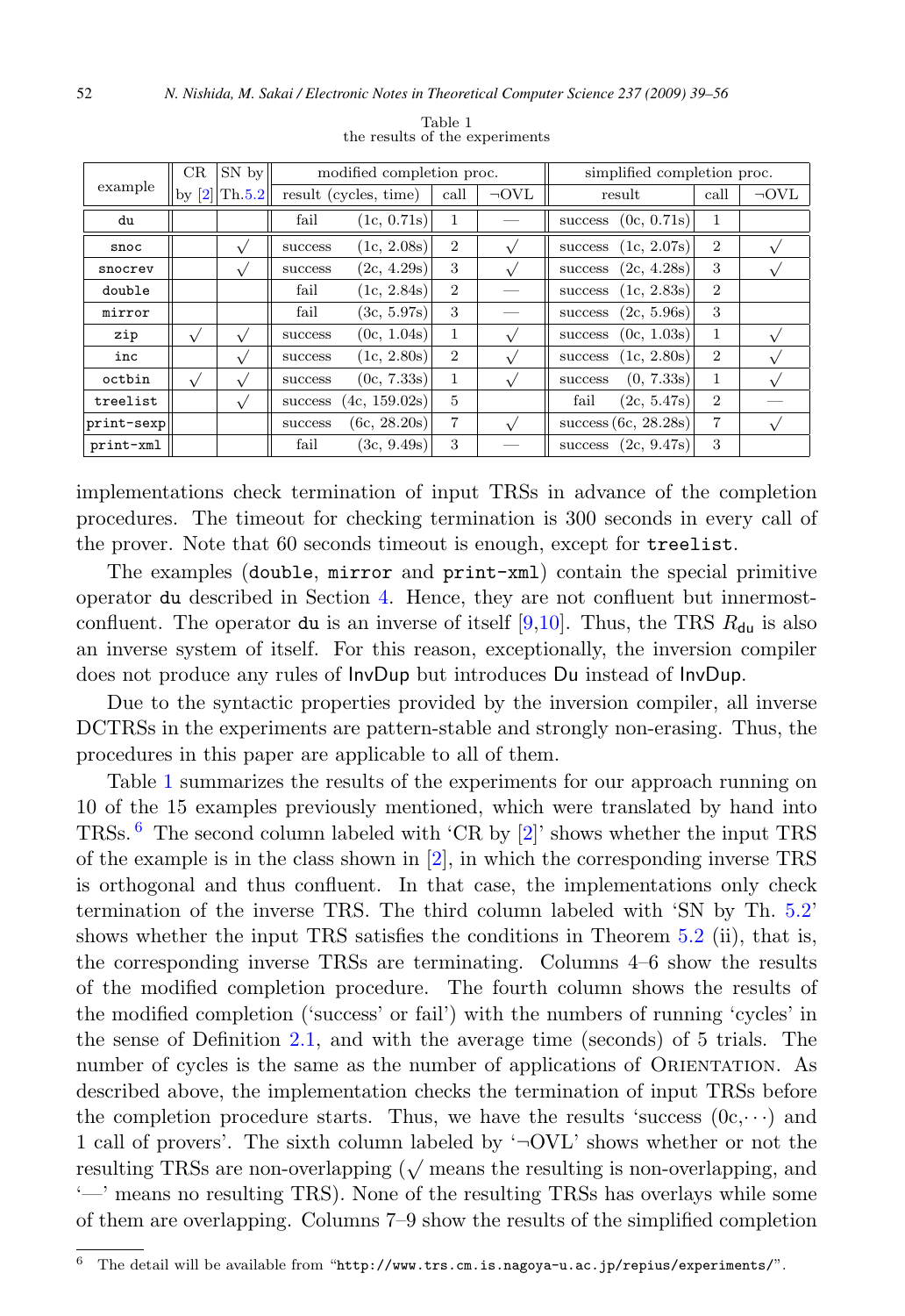<span id="page-14-0"></span>procedure, and the meaning of those columns is the same as columns 4–6.

#### 5.3 Translation Back into Functional Programs

In general, it is difficult to decide a priority of rewrite rules. However, we do not have to consider such a priority for  $R_2$  that is computationally equivalent to  $Inv(R_1)$  because  $R_2$  is not only confluent but also non-overlapping. On the other hand, every convergent constructor TRS can be easily translated back into a functional program. However, it is not easy to translate convergent TRSs that are not constructor systems, into functional programs even if the TRSs are non-overlapping. The reason is that some rules contains non-'well-formed' patterns in their left-hand sides, for instance,  $InvSnoc(nil)$  in  $\mathbb{U}(Inv(R_1)).$ 

In this subsection, we show a translation from  $R_2$  into a SML program. Such a translation has not been automated yet but we believe that the automation is feasible.

The U symbols  $U_i^{\rho}$  introduced by the unraveling are often considered to express<br>if or case clauses in functional programming languages. In the rewrite rules let, if or case clauses in functional programming languages. In the rewrite rules of  $R_2$ , the U symbol  $U_1$  plays the role of a case clause as follows:

```
case InvSnoc( ys ) of (xs,y) \Rightarrow (x::xs, y)
             | InvSnoc( | ) => ( | , y)
```
where InvSnoc( [] ) is not well-formed in the syntax of Standard ML. It is natural to write this fragment by introducing the extra case clause for ys as follows:

```
case ys of [] \Rightarrow ([] \cdot y)| _ => (case InvSnoc( ys ) of (xs,y) => (x::xs, y))
```
Thus, we translate the TRS  $R_2$  into the following program:

```
fun InvSnoc(x::ys) =case ys of [] => ([], x)| => (case InvSnoc(ys) of (xs,y) => (x::xs, y ) );
```
Other approaches to translations are possible. For example, we can consider  $U_1$  as the composition of if and let clauses or as a 'local function' defined in InvSnoc.

In all of the 10 examples, we succeeded in translating by hand the resulting convergent TRSs back into SML programs by means of the mechanism in this subsection although the resulting systems of double, mirror, treelist, and print-xml have overlapping.

## **6 Concluding Remarks**

In this paper, we have shown that completion procedures are useful in generating (innermost-)convergent inverse TRSs of injective TRSs. The completion procedures can be also used for checking whether or not a (innermost-)convergent constructor TRS is injective. This is because if a given convergent constructor TRS is not injective, then the procedures never succeeds for the TRS. It is known to be undecidable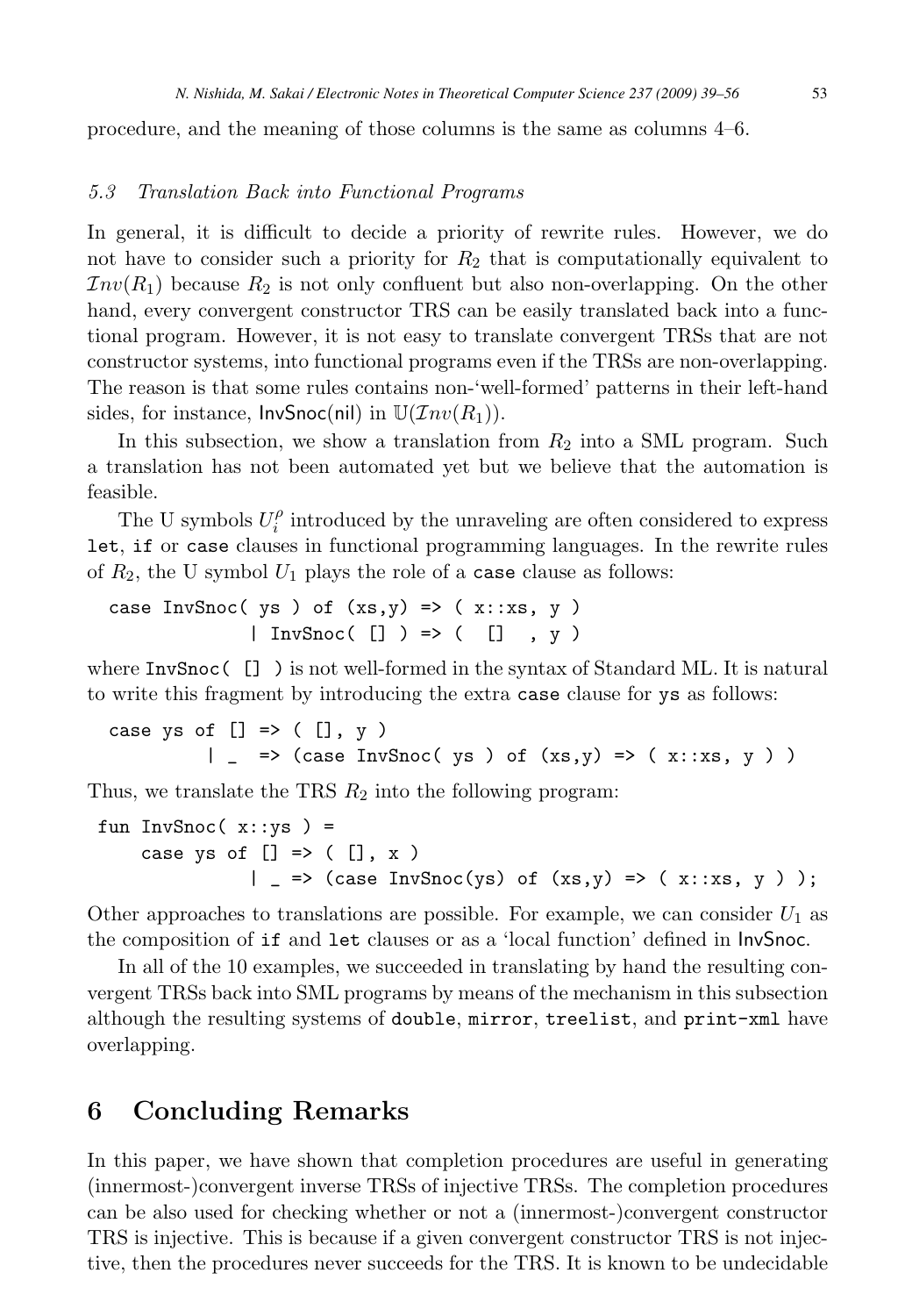in general whether or not a function is injective  $[5]$ . In  $[17]$ , however, it is shown that injectivity of linear treeless functions is decidable. On the other hand, some of the examples we mentioned in the experiments are non-linear or non-treeless while the method in this paper is not decidable.

Completion procedures are effective for solving word problems, for transforming equations into equivalent convergent systems, or for proving inductive theorems. As far as we know, there is no application of completion to program modification, and there is no program transformation based on unravelings in order to produce computationally equivalent systems.

The modified completion procedure in this paper does not succeed for every confluent and OP-SN DCTRSs while the latest transformation [\[30\]](#page-17-0) based on Viry's approach [\[33\]](#page-17-0) always succeeds. Consider the example in Section [1](#page-0-0) again. By the trans-formation in [\[30\]](#page-17-0), we obtain the following convergent TRS instead of  $\mathbb{U}(\mathcal{I}nv(R_1))$ :

$$
\left\{\n\begin{array}{c}\n\text{InvSnoc}([y], z) \to \{\langle \text{nil}, y \rangle\}, \\
\text{InvSnoc}(x::ys, \bot) \to \text{InvSnoc}(x::ys, \{\text{InvSnoc}(ys, \bot)\}), \\
\text{InvSnoc}(x::ys, \{\langle xs, y \rangle\}) \to \{\langle x::xs, y \rangle\}, \\
\text{InvSnoc}(\{xs\}, z) \to \{\text{InvSnoc}(xs, \bot)\}, \quad \{\{x\}\} \to \{x\} \\
\cup \{c(x_1, \ldots, \{x_i\}, \ldots, x_n) \to \{c(x_1, \ldots, x_n)\} \mid c \in \{\vdots; \langle, \rangle\}\}\n\end{array}\n\right\}
$$

where  $\{\}$  and  $\perp$  are special function symbols not in the original signature. In this system, the term  $InvSnoc([a, b, c], \perp)$  has a unique normal form  $\{([a, b], c)\}.$ As described in Section [1,](#page-0-0) however, it is difficult to translate the convergent TRS into a functional program because the system contains special symbols  $\{\}\$  and  $\bot$ , and overlapping rules. On the other hand, the modified completion procedure in this paper unexpectedly succeeded for all the experiments where the DCTRSs are confluent, and the resulting systems of the procedure are often non-overlapping. Moreover, for the DCTRSs that are not confluent but innermost-confluent, we proposed the simplified completion procedure but it is not yet known whether or not the transformation in  $[30]$  is applicable.

The inversion compiler LRinv, the closest one to the method in this paper, has been proposed for injective functions written in a functional language [\[9,7,10\]](#page-16-0). This compiler translates source programs into programs in a grammar language, and then inverts the grammar programs into inverse grammar programs. To eliminate nondeterminism in the inverse programs, their compiler applies LR parsing to the inverse programs. The classes for which LR parsing and the completion procedure work successfully are not well known, which makes it difficult to compare LRinv and our method. However, LRinv succeeds in generating inverse functions from the 5 scripts (reverse and so on) that we excluded from the experiments, where the main functions call non-injective functions such as the accumulator Rev. From this fact, LRinv seems to be stronger than the method in this paper but there must be plenty of room on improving the principle of inversion used in the partial inversion complier in [\[25\]](#page-17-0). As future work, we plan to extend the partial inversion compiler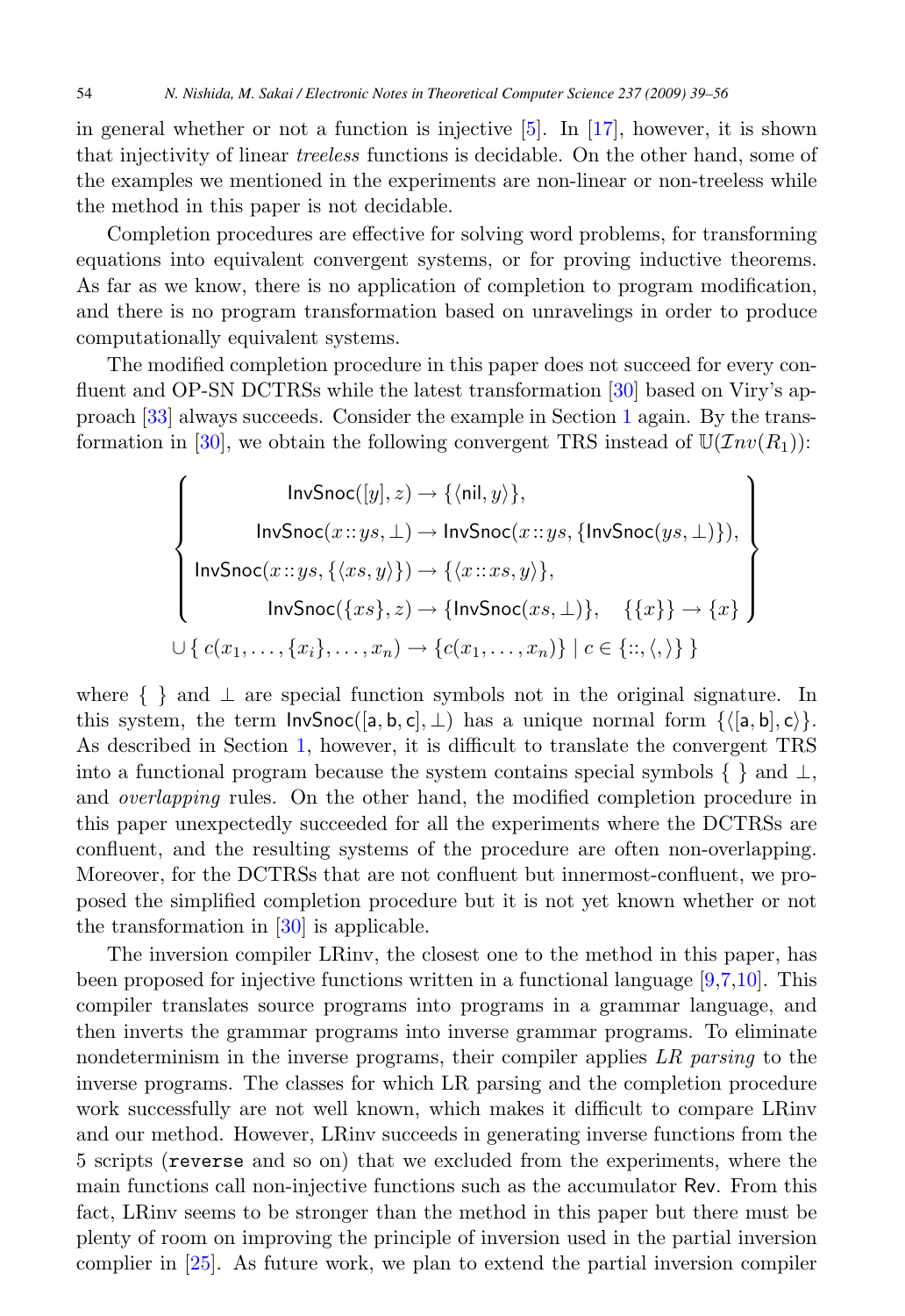<span id="page-16-0"></span>for functions with accumulators such as Rev, and we also improve the modified and simplified completion procedures.

## **Acknowledgement**

We are grateful to German Vidal and the anonymous reviewers for valuable comments for improving this paper. We also thank Tsubasa Sakata and Kazutoshi Seki for discussing correctness of the completion procedure on innermost reduction, and for helping the experiments. This work is partly supported by MEXT. KAKENHI  $\#18500011$ ,  $\#20300010$  and  $\#20500008$  and Kayamori Foundation of Informational Science Advancement.

### **References**

- [1] Abramov, S. and R. Glück, The universal resolving algorithm and its correctness: Inverse computation in a functional language, Science of Computer Programming **43** (2002), pp. 193–229.
- [2] Almendros-Jiménez, J. M. and G. Vidal, *Automatic partial inversion of inductively sequential functions*, in: *Proc. of the 18th International Symposium on Implementation and Application of Functional Languages*, Lectu
- [3] Baader, F. and T. Nipkow, "Term Rewriting and All That," Cambridge University Press, United Kingdom, 1998.
- [4] Dershowitz, N. and S. Mitra, Jeopardy, in: Proceedings of the 10th International Conference on Rewriting Techniques and Applications, Lecture Notes in Computer Science **1631**, 1999, pp. 16–29.
- [5] Fülöp, Z., Undecidable properties of deterministic top-down tree transducers, Theoretical Computer Science **134** (1994), pp. 311–328.
- [6] Giesl, J., P. Schneider-Kamp and R. Thiemann, Automatic termination proofs in the dependency pair framework, in: Proc. of the 3rd International Joint Conference on Automated Reasoning, Lecture Notes in Computer Science **4130** (2006), pp. 281–286.
- [7] Glück, R. and M. Kawabe, A method for automatic program inversion based on  $LR(0)$  parsing, Fundam. Inform. **66** (2005), no. 4, pp. 367–395.
- [8] Gramlich, B., On the (non-)existence of least fixed points in conditional equational logic and conditional rewriting, in: Proc. 2nd Int. Workshop on Fixed Points in Computer Science Extended Abstracts (2000), pp. 38–40.
- [9] Kawabe, M. and Y. Futamura, Case studies with an automatic program inversion system, in: Proc. of the 21st Conference of Japan Society for Software Science and Technology, 6C-3, 2004, pp. 1–5.
- [10] Kawabe, M. and R. Glück, The program inverter LRinv and its structure, in: Proc. of the 7th International Symposium on Practical Aspects of Declarative Languages, Lecture Notes in Computer Science **3350** (2005), pp. 219–234.
- [11] Knuth, D. E. and P. B. Bendix, Simple word problems in universal algebra, in: Computational Problems in Abstract Algebra (1970), pp. 263–297.
- [12] Krishna Rao, M. R. K., Relating confluence, innermost-confluence and outermost-confluence properties of term rewriting systems, Acta Informatica **33** (1996), no. 6, pp. 595–606.
- [13] Lucas, S., Context-sensitive computations in functional and functional logic programs, Journal of Functional and Logic Programming **1998** (1998), no. 1.
- [14] Lucas, S., C. Marché and J. Meseguer, *Operational termination of conditional term rewriting systems*, Information Processing Letters **95** (2005), no. 4, pp. 446–453.
- [15] Marchiori, M., Unravelings and ultra-properties, in: Proc. of the 5th International Conference on Algebraic and Logic Programming, Lecture Notes in Computer Science **1139** (1996), pp. 107–121.